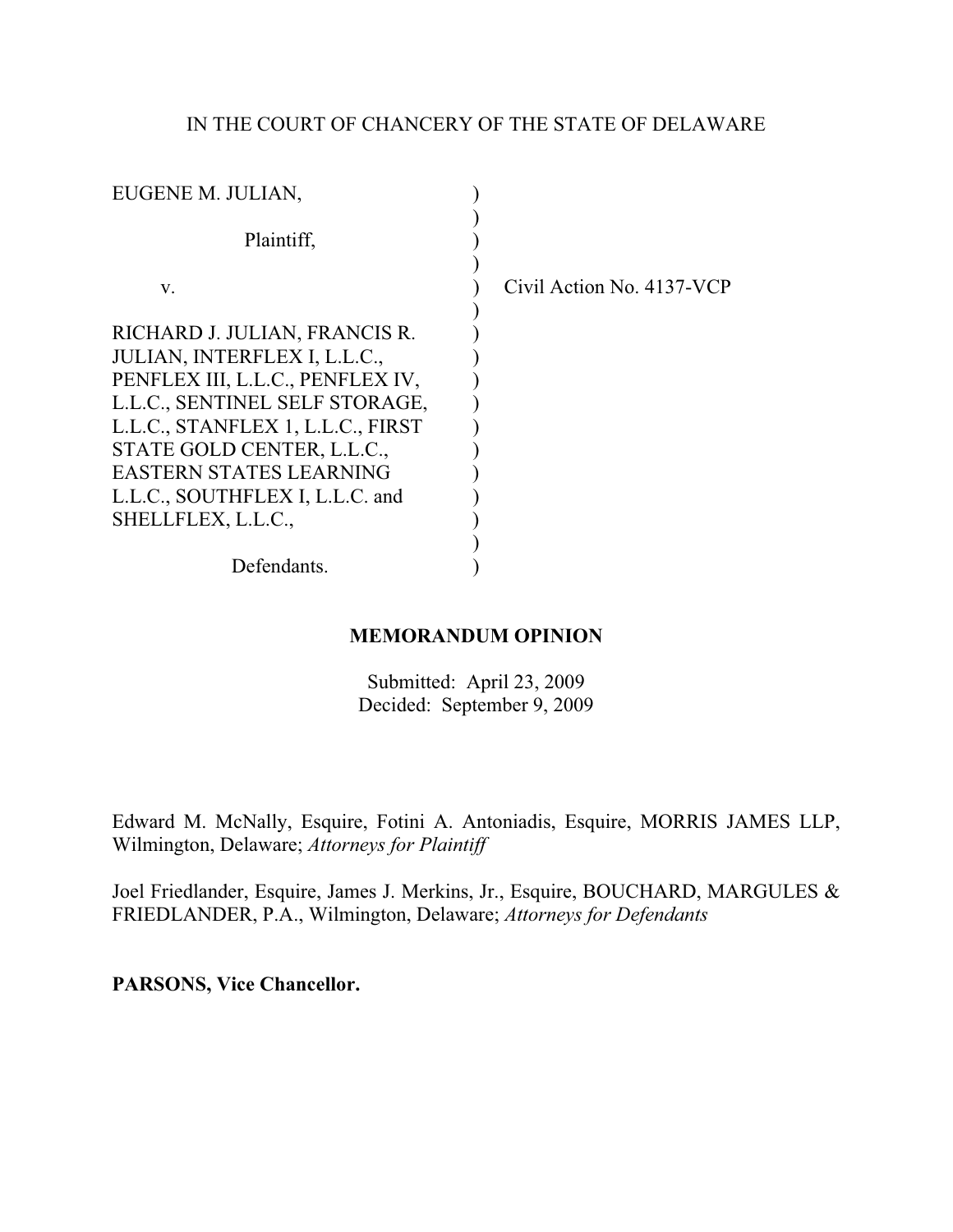This action presents yet another dispute among three brothers whose family controls a multitude of companies.<sup>1</sup> One brother is requesting a judicial determination of the fair value of seven family-owned limited liability companies ("LLCs") from which he purportedly has resigned. That same brother alleges breaches of fiduciary duty at two other LLCs from which he has not resigned. The other brothers have filed various motions to dismiss some of the claims or to stay this case in favor of a later-filed arbitration that presently covers a subset of the companies. For the reasons expressed in this memorandum opinion, I deny the motion to dismiss on ripeness grounds made by one of the LLCs, grant the motion to dismiss the claims against several of the other LLCs based on the existence of an adequate remedy at law in the form of arbitration, and deny the motion to stay the claims involving the remaining LLCs. In addition, I deny the motion of one of the defendant brothers to dismiss a breach of fiduciary duty claim against him in connection with one of the remaining LLCs.

#### **I. BACKGROUND**

#### **A. Parties**

Plaintiff, Eugene Julian ("Gene"), and Defendants Francis R. Julian ("Francis") and Richard J. Julian ("Richard") are members of nine Delaware limited liability

<sup>1</sup> Two other actions in this unending tale of internecine strife are *Julian v. E. States Constr. Serv., Inc.*, No. 1892-VCP (Del. Ch. filed Jan. 18, 2006) and *Julian v. Julian*, No. 4099-VCP (Del. Ch. filed Oct. 16, 2008).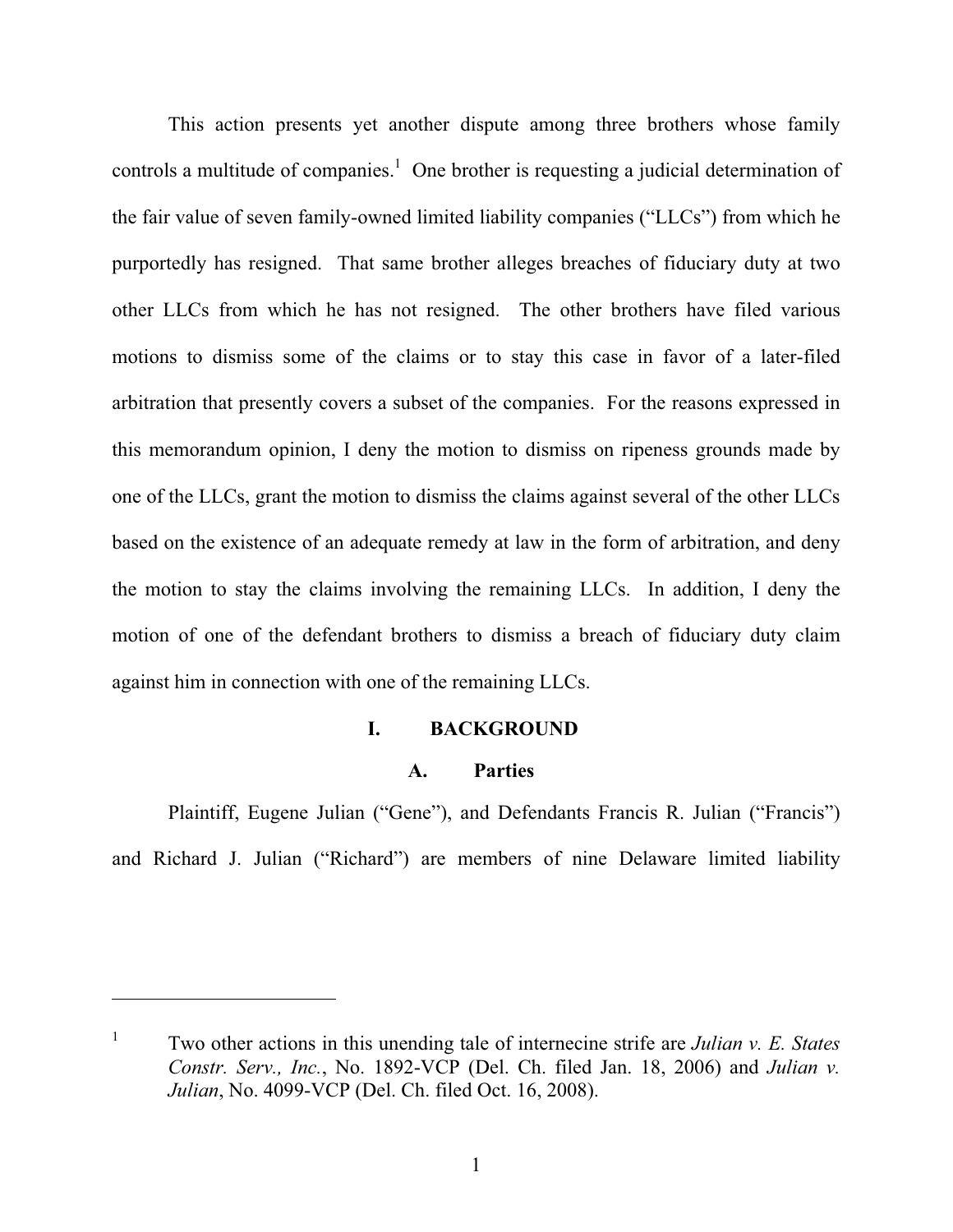companies (the "Julian  $LLCs$ ").<sup>2</sup> Gene also named each of the Julian  $LLCs$  as Defendants. They are: Eastern States Leasing, LLC ("ESL"), Interflex I, LLC ("Interflex"), Penflex III, LLC ("Penflex III"), Penflex IV, LLC ("Penflex IV"), Sentinel Storage LLC ("Sentinel"), Stanflex I, LLC ("Stanflex"), Southflex I, LLC ("Southflex"), Shellflex, LLC ("Shellflex"), and First State Golf Center, LLC ("FSG"). With the exception of FSG and Sentinel, which respectively operate a driving range and a storage facility, the Julian LLCs hold real estate for lease to third parties. A management company allegedly controlled by Francis and Richard runs the operations for the Julian LLCs in return for management fees.

## **B. Facts**

Beginning in 2005 or thereabouts, significant disputes arose between Gene on the one hand and Francis and Richard on the other. These disputes led to multiple civil lawsuits and even criminal charges. In 2007, the situation deteriorated further as a result of the litigation. According to the Complaint, "Francis, with the consent of Richard, retaliated against Gene by dramatically increasing the fees his management company charged the Julian  $LLCs$ .<sup>3</sup> Even though no additional services were provided, the management fees allegedly increased by 400% and now exceed \$500,000 per year. According to Gene, the increased fees were not approved by any disinterested party,

<sup>&</sup>lt;sup>2</sup> For the sake of brevity, I refer to the Julian family members bearing the same surname by their first names. No disrespect is intended.

 $3$  Compl.  $\llbracket 10 \rrbracket$ .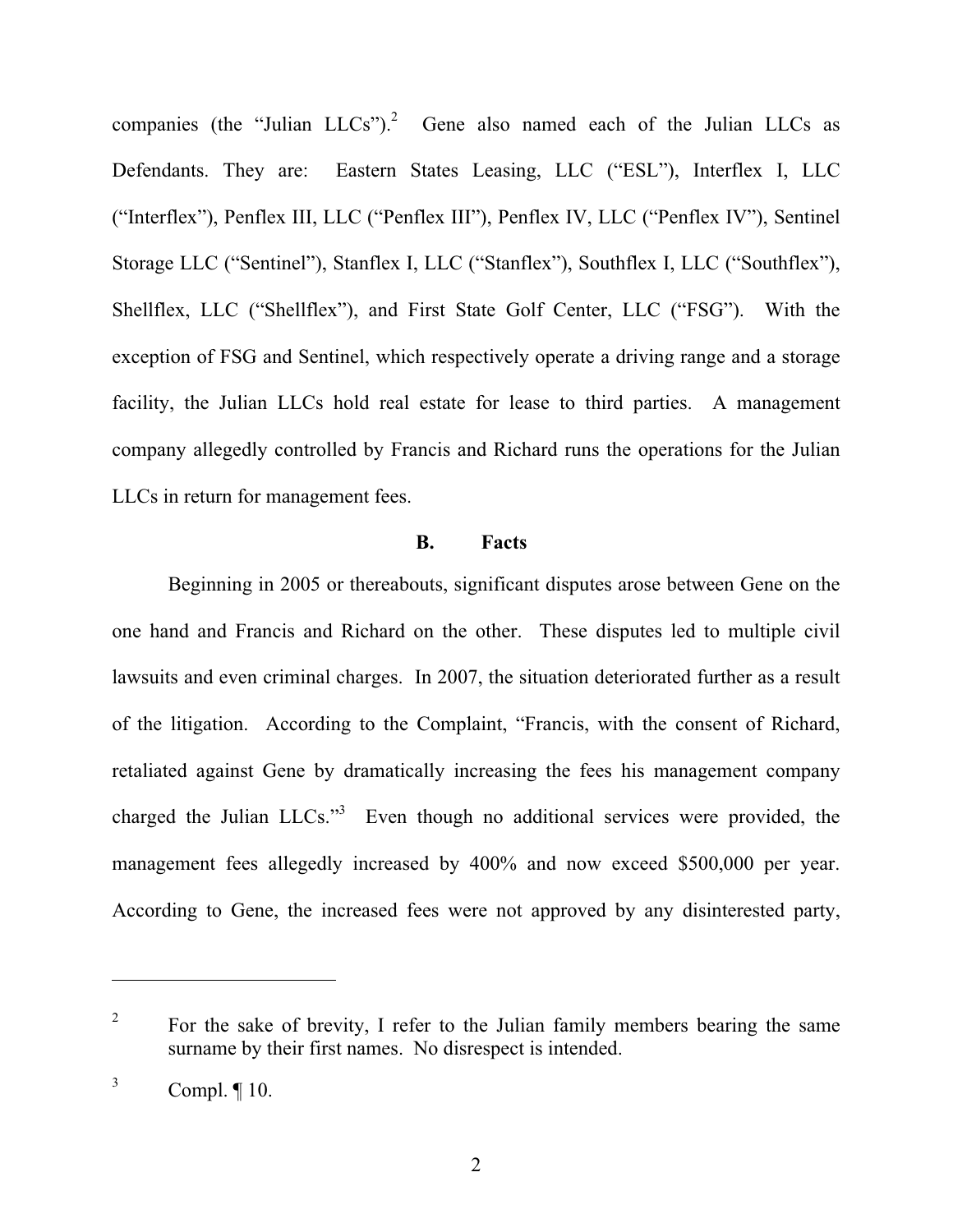reviewed for fairness by any outside consultant, or presented to Gene for his approval before they took effect. On May 1, 2008, Gene tendered his resignation from all the Julian LLCs other than Shellflex and Southflex.<sup>4</sup>

The agreements governing the seven LLCs from which Gene allegedly resigned are silent as to his right to resign. A member's right to resign from an LLC is governed by the terms of the LLC agreement unless, as here, the agreement is silent, in which case any such right is governed by 6 *Del*. *C*. § 18-603. Two different versions of § 18-603 apply to the seven LLCs from which Gene purportedly resigned. The first version governs LLCs that filed a certificate of formation effective on or before July 31, 1996. The second governs all LLCs formed after that date. FSG, Interflex, Penflex III, and Stanflex were formed before July 31, 1996 and are governed by the earlier version of § 18-603.<sup>5</sup> ESL, Penflex IV, and Sentinel were formed after July 31, 1996 and, thus, are governed by the current version of  $\S$  18-603.<sup>6</sup>

Six of the nine LLCs are governed by agreements that include an arbitration clause. The remaining three—FSG, Shellflex, and Southflex—are not subject to such a clause.

<sup>&</sup>lt;sup>4</sup> With the exception of Southflex and Shellflex, Gene contends that each of the agreements for the Julian LLCs permits a member to resign. Compl. ¶ 12.

<sup>5</sup> Under the prior version of 6 *Del. C.* § 18-603, a member of an LLC has the right to resign upon not less than six months prior written notice.

<sup>&</sup>lt;sup>6</sup> The current version prohibits members from resigning prior to the dissolution and winding up of the company unless such resignation is allowed by the LLC agreement. 6 *Del*. *C*. § 18-603.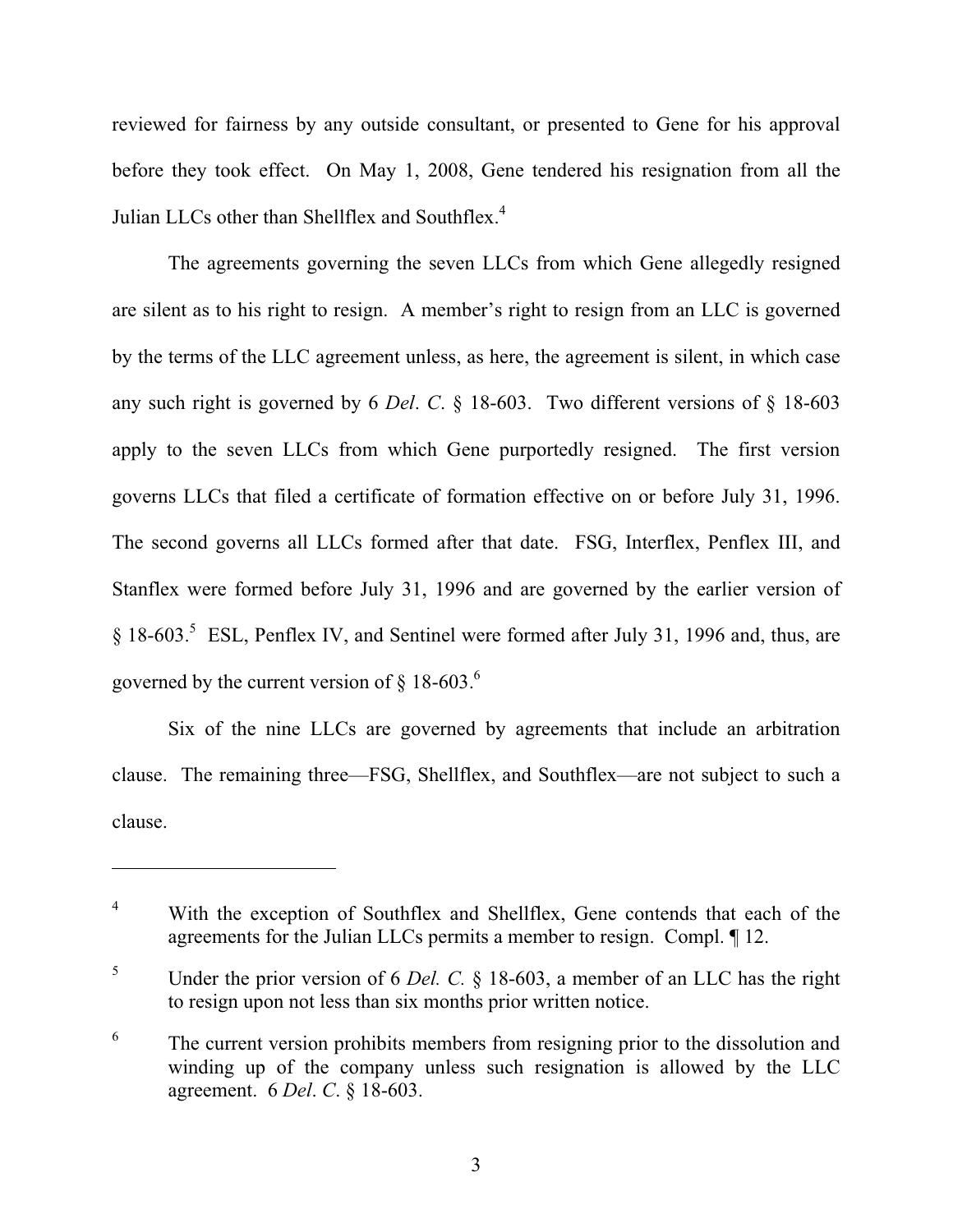## **C. Procedural History**

Gene filed a complaint (the "Complaint") on November 3, 2008 seeking an award of fair value for his membership interests in the seven LLCs from which he purported to resign and alleging breaches of fiduciary duty in the remaining two. On December 29, 2008, Francis, Richard, FSG, Southflex, and Shellflex filed answers. On the same day, Francis, Richard, ESL, Interflex, Penflex III, Penflex IV, Sentinel, and Stanflex moved to dismiss or compel arbitration. On February 25, 2009, Francis, ESL, Penflex IV, and Sentinel initiated an arbitration against Gene seeking declarations that Gene remained a member of, and Francis did not breach his fiduciary duties respecting the management fees charged to, those entities.<sup>7</sup> On February 27, 2009, Francis, Richard, Southflex, and Shellflex moved to stay the proceedings in this action until the completion of the arbitration. Also on February 27, FSG moved for judgment on the pleadings on the ground that the claim against it is not ripe.

Count I of the Complaint seeks an award of fair value for Gene's interests in the four pre-July 31, 1996 LLCs from which he resigned—FSG, Interflex, Penflex III, and Stanflex.<sup>8</sup> Defendants moved to dismiss the fair value claims in Count I against FSG as not ripe and against the remaining three LLCs as being subject to arbitration.

<sup>7</sup> *See* Merkins Aff. Ex. E.

<sup>&</sup>lt;sup>8</sup> Defendants do not contest Gene's resignation from these companies pursuant to the statutory right afforded by the pre-July 31, 1996 version of 6 *Del*. *C*. § 18-603.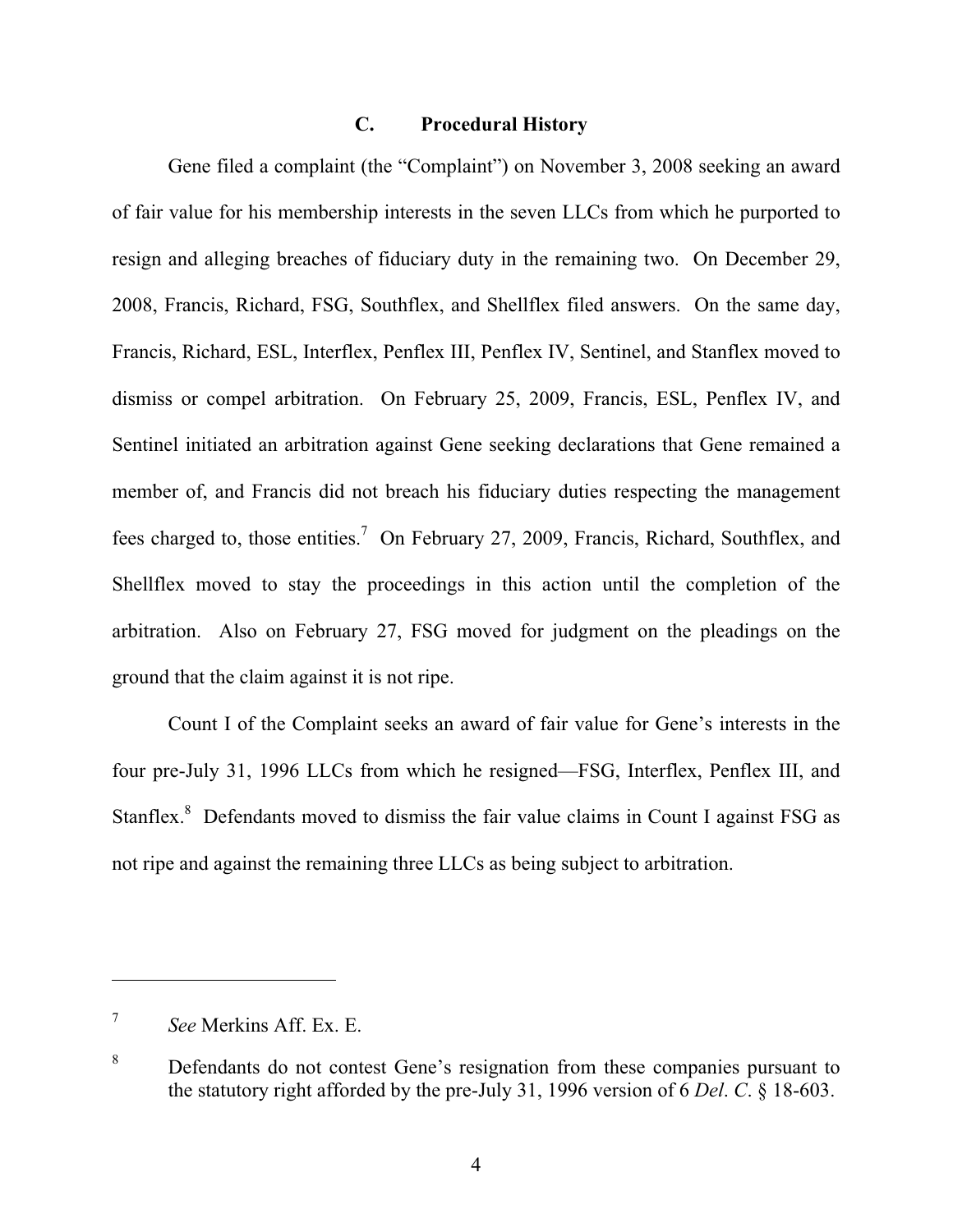Count II seeks an award of fair value of Gene's interests in the three post-July 31, 1996 LLC from which he purportedly resigned—ESL, Penflex IV, and Sentinel. At argument, Gene's counsel conceded that all claims relating to Count II should be pursued in arbitration for reasons of efficiency and practicality.<sup>9</sup> Accordingly, I hereby dismiss Count II of the Complaint. $10$ 

Count III is a derivative claim for damages on behalf of Shellflex and Southflex, as well as any other LLC of which Gene is still a member, for the recovery of excess management fees.<sup>11</sup> Gene maintains that Defendants Francis and Richard caused Shellflex and Southflex to pay management fees in excess of what is reasonable and customary, and in excess of fees Francis and Richard have incurred for similar management services provided by third parties. Defendants seek to stay prosecution of Count III until completion of the pending arbitration. Richard also contends that Count

<sup>9</sup> Defendants' counsel, Mr. Friedlander, stated: "I believe Mr. McNally is saying that for [ESL], Penflex IV, and Sentinel, . . . all claims related to those entities should be dismissed." Arg. Tr. at 43, Apr. 23, 2009. Gene's counsel, Mr. McNally, responded: "That's correct, your honor." *Id.* at 44.

The issues covered by Count II include the claim for fair value of Gene's interests in the three post-July 31, 1996 entities from which he purportedly resigned, the dispute over whether Gene actually had a right to resign under the LLC agreements of those entities, and any derivative claims for breach of fiduciary duty Gene might pursue on behalf of those entities if he is found not to have resigned.

<sup>10</sup> The dismissal of Count II here is with prejudice to any attempt by Gene to pursue those claims outside the pending arbitration, but without prejudice to the merits of the claims.

<sup>&</sup>lt;sup>11</sup> As indicated above, the claims relating to the three post-July 31, 1996 LLCs have been dismissed. Consequently, the only entities as to which Gene now maintains derivative claims for damages in this Court are Southflex and Shellflex.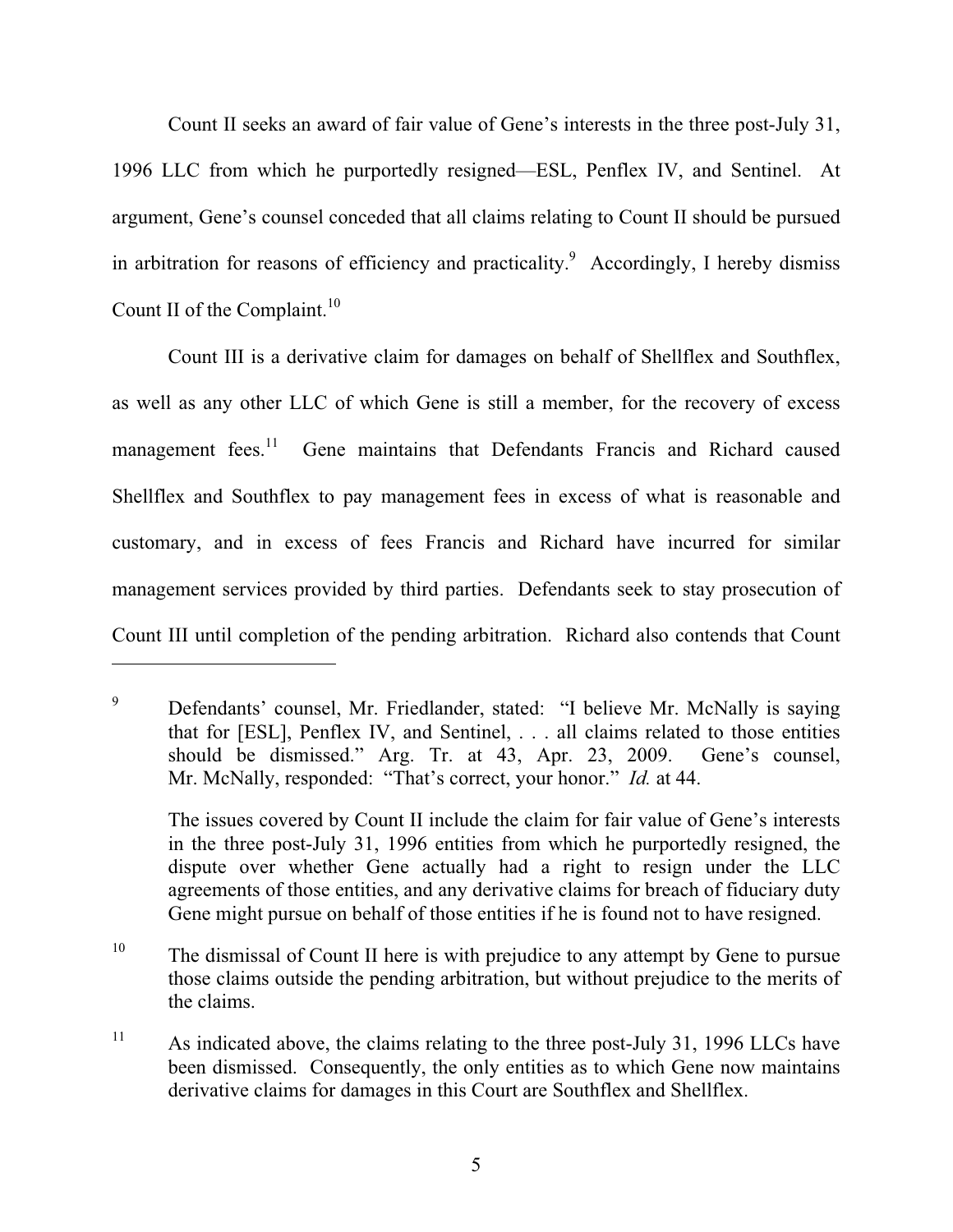III of the Complaint fails to state a claim against him for breach of fiduciary duty in that he did not owe any fiduciary duty to Southflex. Gene disagrees and argues that under the plaintiff-friendly motion to dismiss standard, the Complaint states a claim for breach of fiduciary duty or aiding and abetting a breach of fiduciary duty against Richard.

In summary, based on the dismissal of Count II, the only issues remaining before the Court are (1) the motion to dismiss the claim against FSG on ripeness grounds, (2) the motion to dismiss the claims against Interflex, Penflex III, and Stanflex in favor of arbitration, (3) the motion to stay the claims involving FSG, Southflex, and Shellflex, and (4) the motion to dismiss the breach of fiduciary duty claim against Richard. Having considered the parties' briefs and oral argument on these motions, I address them seriatim below.

## **II. ANALYSIS**

#### **A. Applicable Standards**

There are three operative motions before me: a motion to dismiss, a motion for judgment on the pleadings, and a motion to stay. A court should not grant a motion to dismiss pursuant to Court of Chancery Rule 12(b)(6), "unless it can be determined with reasonable certainty that the [nonmoving party] could not prevail on any set of facts reasonably inferable" from the pleadings.<sup>12</sup> The court must assume the truthfulness of the well-pleaded allegations and must afford the nonmoving party "the benefit of all

<sup>12</sup> *In re Primedia, Inc. Deriv. Litig.*, 910 A.2d 248, 256 (Del. Ch. 2006) (quoting *Superwire.com, Inc. v. Hampton*, 805 A.2d 904, 908 (Del. Ch. 2002)).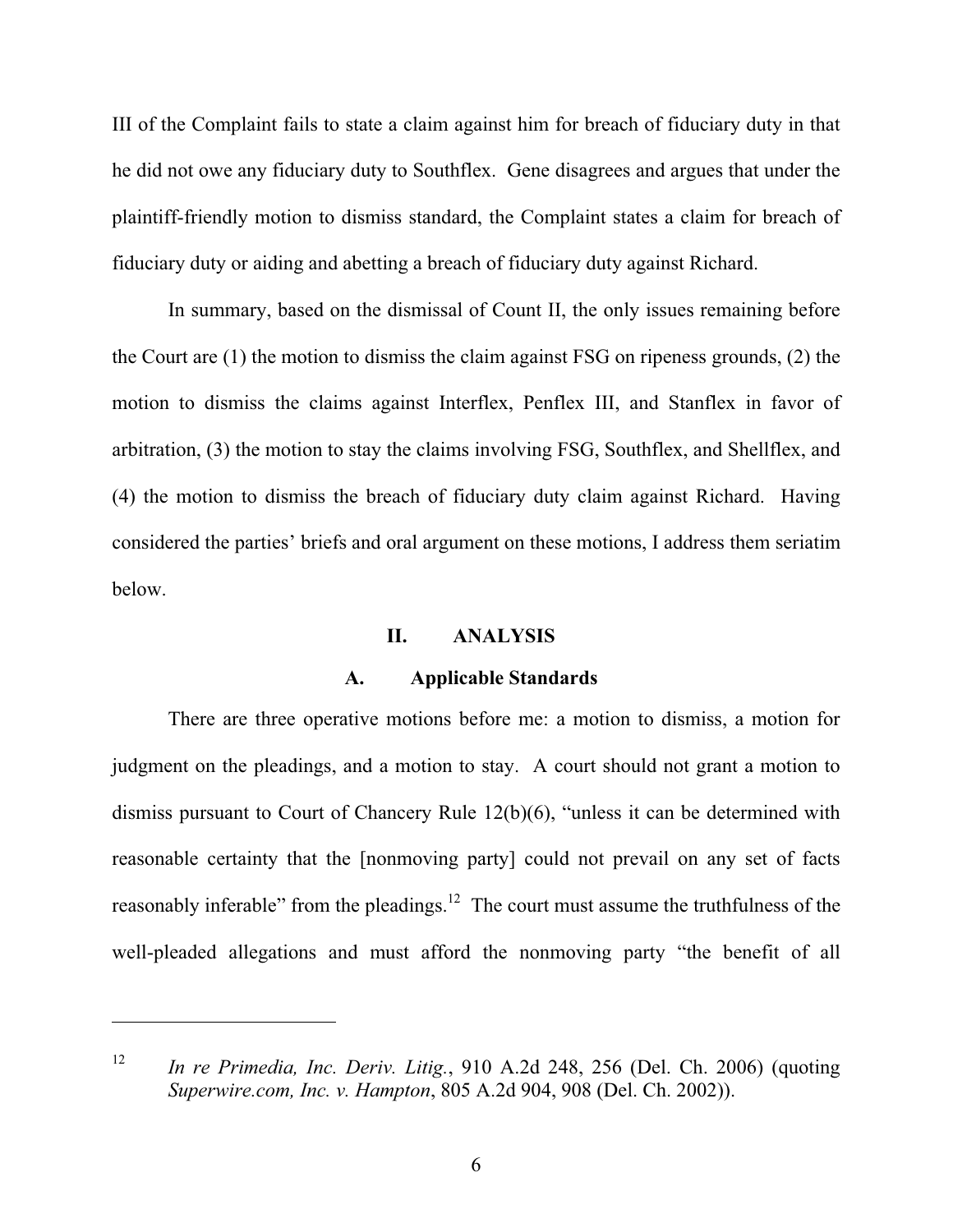reasonable inferences."13 Mere conclusory allegations, however, will not be accepted as true without specific supporting allegations of fact.<sup>14</sup>

In considering a motion to dismiss under Rule  $12(b)(1)$  for lack of subject matter jurisdiction, the court must address the nature of the wrong alleged and the remedy sought to determine whether a legal, as opposed to an equitable, remedy is available and adequate.15 If a claim is arbitrable, *i.e.*, properly committed to arbitration, this Court lacks subject matter jurisdiction because arbitration provides an adequate legal remedy.<sup>16</sup> Delaware's public policy strongly favors arbitration, but arbitration is consensual, so the parties must have agreed to it.<sup>17</sup> Accordingly, if the parties to the contract in issue agreed to submit claims, such as those asserted in the Complaint here, to arbitration, this Court will dismiss those claims for lack of subject matter jurisdiction.<sup>18</sup>

 $13$  *Id.* 

<sup>14</sup> *Solomon v. Pathe Commc'ns Corp.*, 672 A.2d 35, 38 (Del. 1996).

<sup>&</sup>lt;sup>15</sup> *IMO Indus., Inc. v. Sierra Int'l, Inc.*, 2001 WL 1192201, at \*2 (Del. Ch. Oct. 1, 2001).

<sup>16</sup> *Id.*

<sup>17</sup> *Id.*; *see also Howsam v. Dean Witter Reynolds, Inc.*, 537 U.S. 79, 83 (2002).

<sup>18</sup> *See Brown v. T-Ink, LLC*, 2007 WL 4302594, at \*10 (Del. Ch. Dec. 4, 2007). Neither side argued that a different result would obtain if the Federal Arbitration Act (the "FAA") or the Uniform Arbitration Act, as enacted by Delaware (the "DUAA"), applied. *Compare* 9 U.S.C.A. §§ 1-16 *with* 10 *Del. C.* §§ 5701-5725. In this respect, this court previously has held that the DUAA is consistent with the FAA. *See Country Life Homes, Inc. v. Shaffer*, 2007 WL 3196337, at \*3 n.17 (Del. Ch. Jan. 31, 2007). Moreover, the Supreme Court has observed that "Delaware arbitration law mirrors federal law." *James & Jackson, LLC v. Willie Gary, LLC*, 906 A.2d 76, 79 (Del. 2006). Therefore, this opinion focuses on all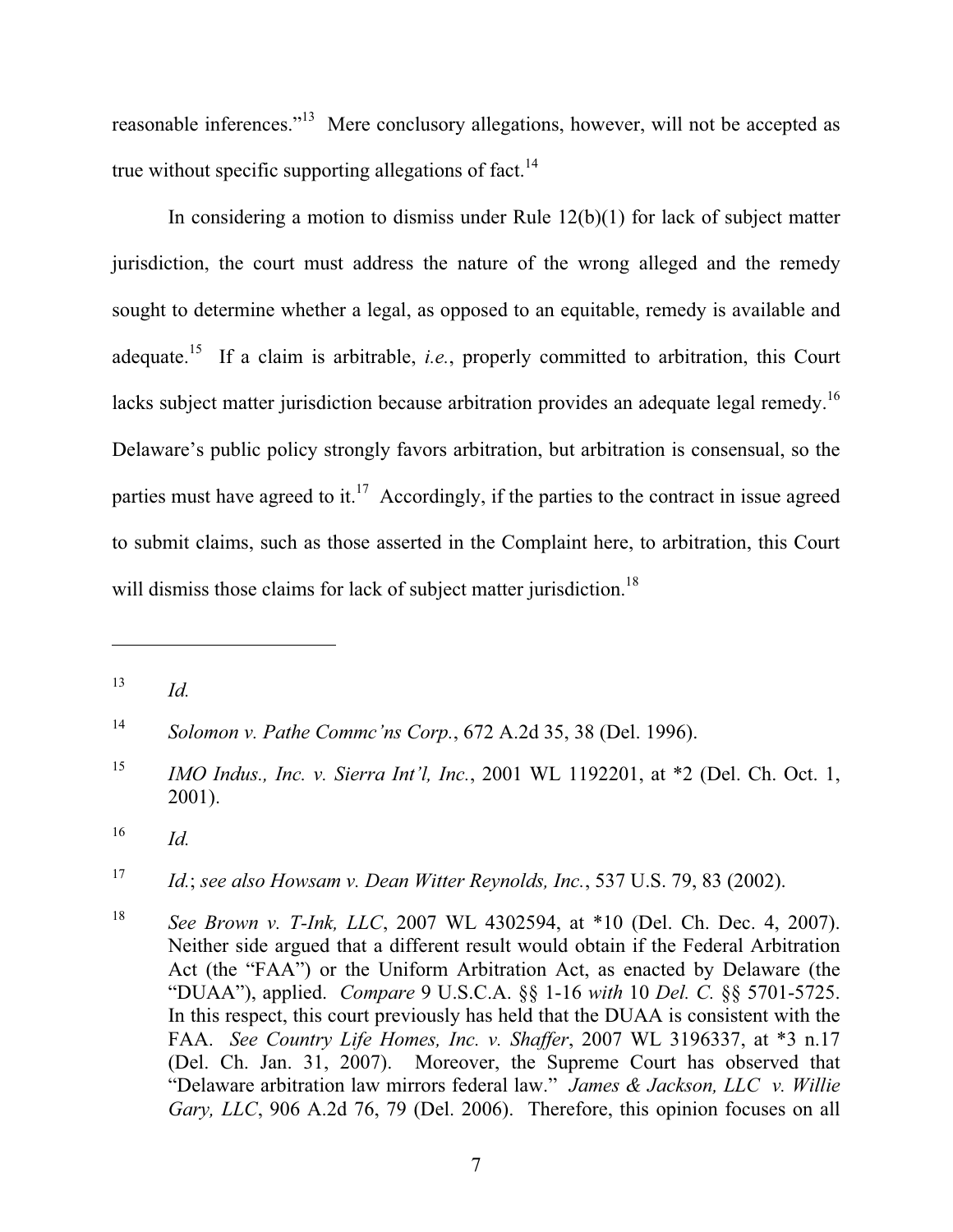A Rule 12(c) motion is similar but not identical to a Rule 12(b)(6) motion. Rule 12(c) provides: "After the pleadings are closed but within such time as not to delay the trial, any party may move for judgment on the pleadings." A party is entitled to judgment on the pleadings when, accepting as true and drawing all reasonable inferences from the nonmoving party's well-pleaded facts, "there is no material fact in dispute and the moving party is entitled to judgment under the law."<sup>19</sup>

Finally, this Court possesses the inherent power to manage its own docket and may, on the basis of comity, efficiency, or common sense, issue a stay pending the resolution of an arbitration, even for those claims that are not arbitrable.<sup>20</sup>

# **B. Are the Claims against FSG Ripe?**

Count I seeks an award of fair value as to Gene's interests in FSG, Interflex, Penflex III, and Stanflex. Defendants argue that the claim against FSG is not ripe. "Ripeness, the simple question of whether a suit has been brought at the correct time, goes to the very heart of whether a court has subject matter jurisdiction."<sup>21</sup> A ripe dispute

relevant decisions of the Delaware courts, whether they arose in the context of the DUAA or the FAA.

- <sup>19</sup> *In re Seneca Invs. LLC*, 970 A.2d 259, 262 (Del. Ch. 2008) (quoting *Warner Commc'ns Inc. v. Chris-Craft Indus. Inc.*, 583 A.2d 962, 965 (Del. Ch.), *aff'd*, 567 A.2d 419 (Del. 1989)).
- <sup>20</sup> *See Salzman v. Canaan Capital Partners, L.P.*, 1996 WL 422341, at \*5 (Del. Ch. July 23, 1996) (citing *General Foods Corp. v. Cryo-Maid, Inc.*, 198 A.2d 681 (1964); *Phillips Petroleum Co. v. ARCO Alaska, Inc.*, 1983 WL 20283, at \*2 (Del. Ch. Aug. 3, 1983) (granting stay in favor of pending arbitration based on "common sense")).

<sup>21</sup> *Bebchuk v. CA, Inc.*, 902 A.2d 737, 740 (Del. Ch. 2006).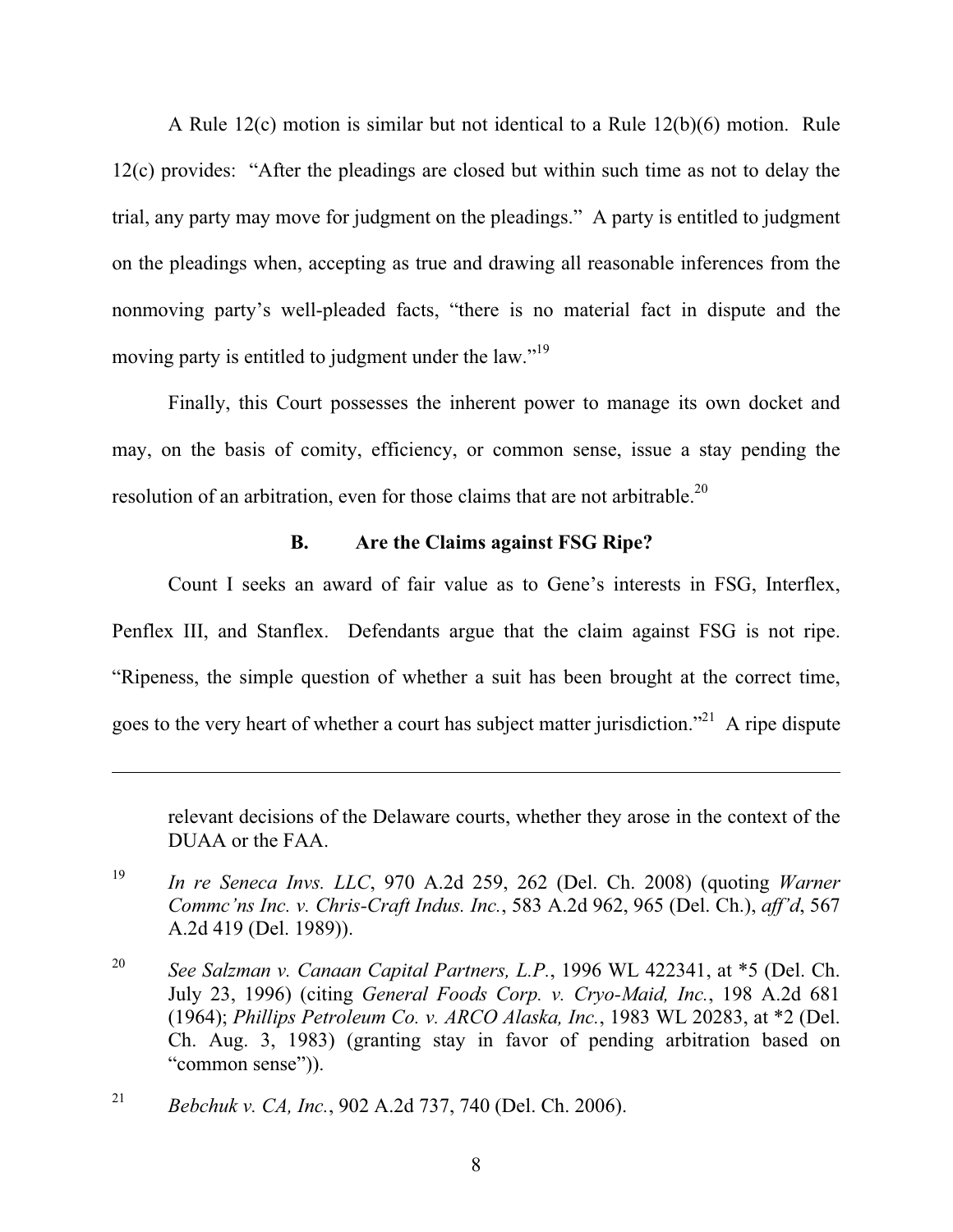arises where litigation "sooner or later appears to be unavoidable" and where "the material facts are static."<sup>22</sup> In deciding whether a claim is ripe for decision, Delaware courts look at "whether the interests of those who seek relief outweigh the interests of the court and of justice in postponing review until the question arises in some more concrete and final form."<sup>23</sup>

Defendants maintain that Count I is unripe because Gene filed this action two days after the effective date of his resignation from FSG. Delaware law provides a limited liability company "a reasonable time after resignation" of a member to compute and distribute "the fair value of [a resigning] member's limited liability company interest as of the date of resignation."24 Defendants contend that two days is not a reasonable time.

In circumstances like this—*i.e.*, where family members are engaged in litigation with other family members on multiple fronts regarding a myriad of valuation and other business issues—it is reasonable to infer that the members would not have agreed on FSG's fair value regardless of whether Gene waited two days, two months, or much longer to file suit. Therefore, I do not consider the timing of Gene's commencement of this litigation against FSG to be contrary to the statutory scheme applicable here. This is especially true where, as in this case, valuation is based on facts as they existed at the

<sup>23</sup> *Bebchuk*, 902 A.2d at 740 (citation omitted).

<sup>22</sup> *Stroud v. Milliken Enters., Inc.*, 552 A.2d 476, 481 (Del. 1989) (quoting *Stabler v. Ramsey*, 88 A.2d 546, 555 (Del. 1952)).

<sup>24 6</sup> *Del. C.* § 18-604.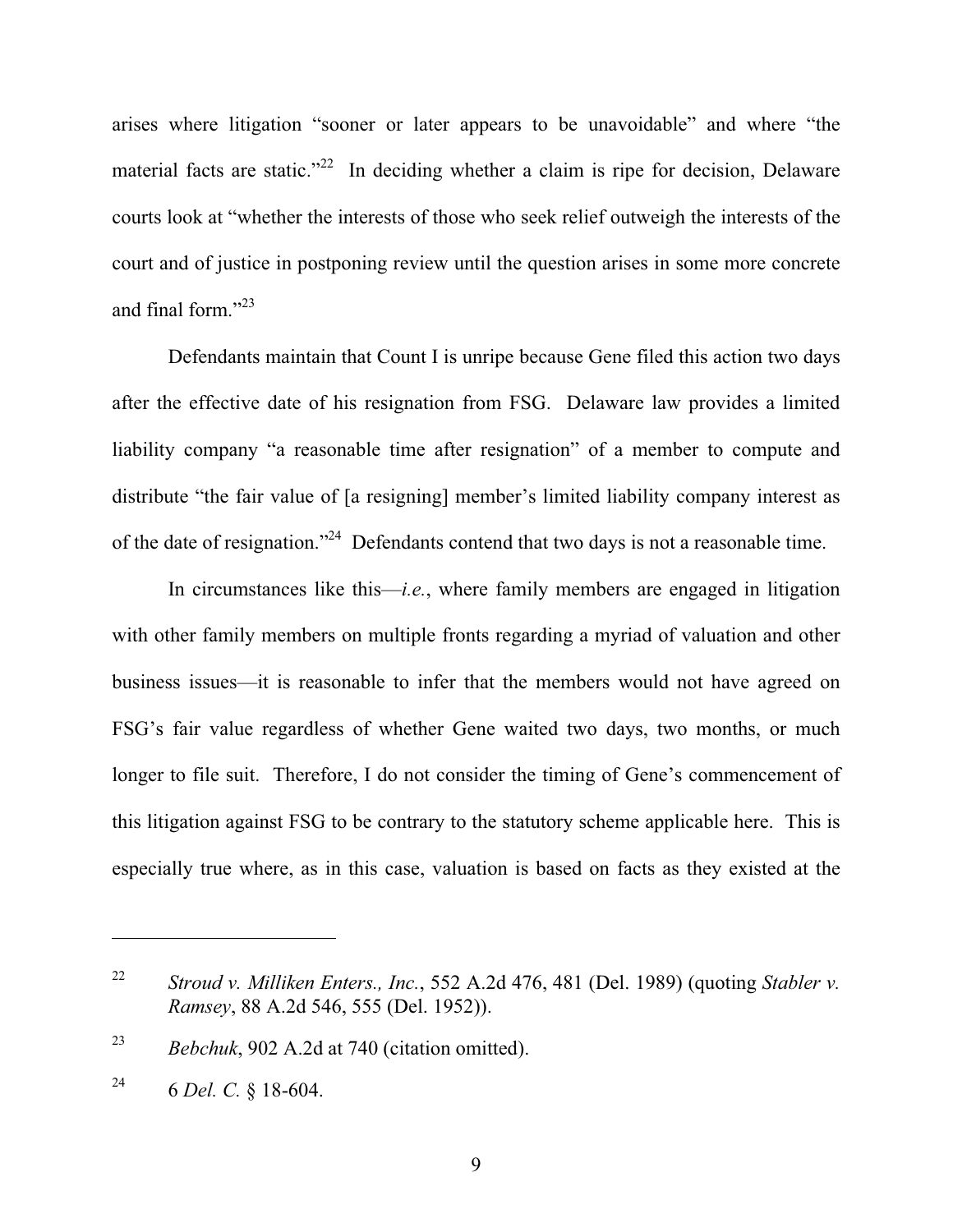time of the LLC member's resignation, even though it might take some time thereafter to gather the necessary information and to perform the valuation. In addition, nothing in the Complaint suggests that the allegedly early filing of Gene's claim prevented or interfered with FSG's ability to make an offer of fair value to Gene.

Moreover, dismissing the claim against FSG at this juncture would not further judicial efficiency. Gene presumably could re-file the action tomorrow. In these circumstances, Defendants' ripeness argument is hypertechnical and ill-founded. Thus, I deny the motion to dismiss the valuation claim against FSG on ripeness grounds.

#### **C. Are the Claims Against Interflex, Penflex III, and Stanflex Arbitrable?**

Defendants urge the Court to dismiss or stay the claims for the fair value of Gene's interests in Interflex, Penflex III, and Stanflex because the LLC agreements for those entities contain arbitration clauses.<sup>25</sup> In determining whether a claim should be decided before an arbitrator, Delaware courts divide the issue into questions of "procedural arbitrability" and "substantive arbitrability."26 Questions of procedural arbitrability deal with whether the parties have complied with the terms of the arbitration clause.<sup>27</sup> For example, a contract might provide that to arbitrate a dispute one party must provide notice to another party within thirty days of some event. Whether a party seeking

<sup>&</sup>lt;sup>25</sup> These three entities were created before July 31, 1996; thus, they are governed by the version of 6 *Del. C.* § 18-603 in effect before August 1, 1996. Under this prior version of § 18-603, a member of an LLC has the right to resign upon not less than six months prior written notice. *See supra* notes 5-6 and accompanying text.

<sup>26</sup> *James & Jackson, LLC v. Willie Gary, LLC* , 906 A.2d 76, 79 (Del. 2006).

<sup>27</sup> *Brown v. T-Ink, LLC*, 2007 WL 4302594, at \*10 (Del. Ch. Dec. 4, 2007).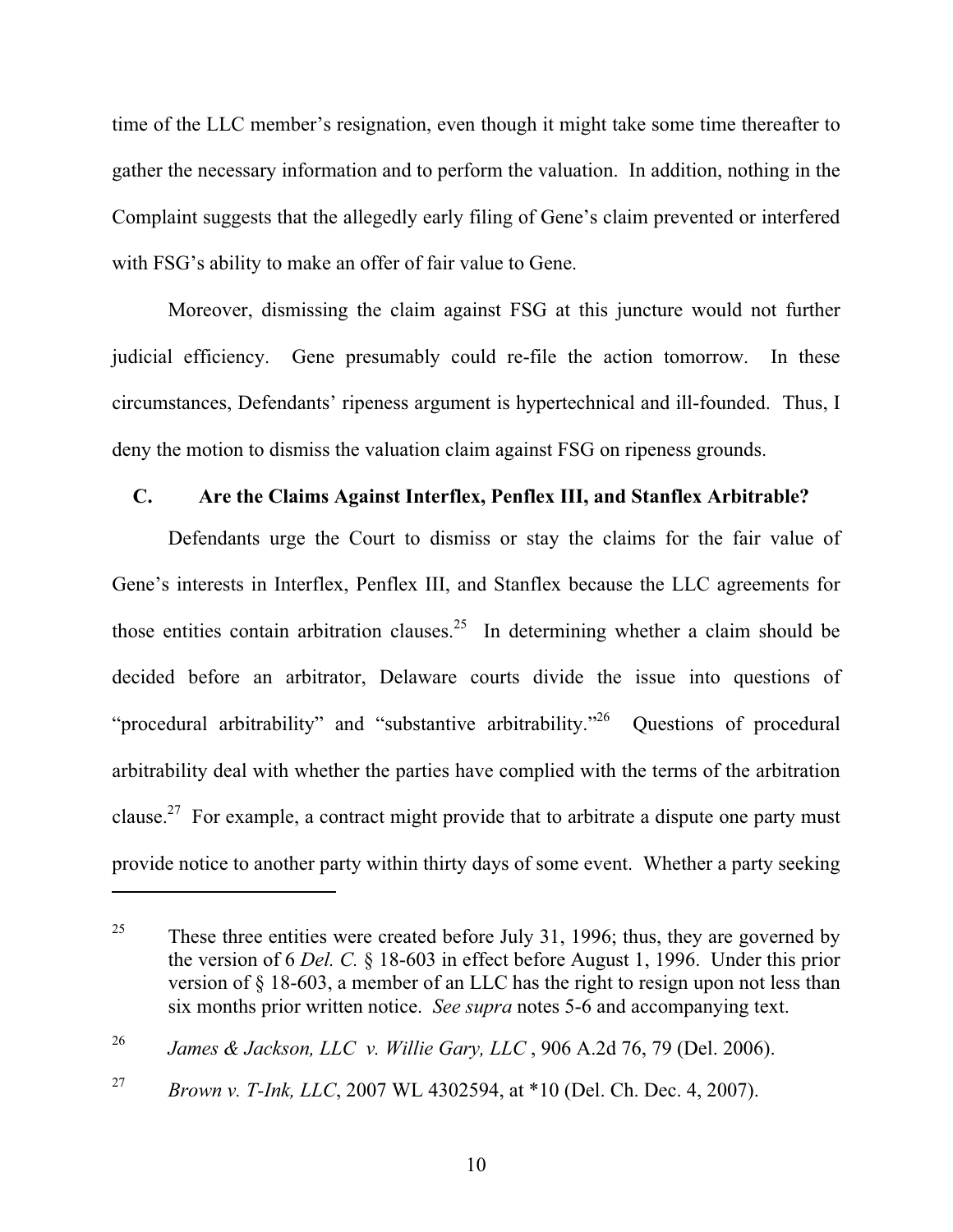arbitration provided adequate notice would be a procedural question. A presumption exists that questions of procedural arbitrability will be handled by arbitrators and not by courts.28

Substantive arbitrability, the "gateway question" concerning the applicability of an arbitration clause, is more nuanced.<sup>29</sup> It includes a determination of both the scope of an arbitration provision and the broader issues of whether the contract or the arbitration clause is valid and enforceable. When examining substantive arbitrability, the underlying question is "whether the parties decided in the contract to submit a particular dispute to arbitration."30 Where the parties bargain for an arbitration provision in a contract, Delaware courts generally favor arbitration of particular disputes and "ordinarily resolve any doubts in favor of arbitration."31

Before determining substantive arbitrability, however, courts must address a threshold question that involves the second-order issue of "who should decide 'whether the parties decided in the contract to submit a particular dispute to arbitration or to a court."<sup>32</sup> In *First Options v. Kaplan*, Justice Breyer aptly described this threshold

<sup>28</sup> *See Willie Gary*, 906 A.2d at 79.

<sup>29</sup> *See id.*

<sup>30</sup> *Id*.

<sup>31</sup> *Parfi Holding AB v. Mirror Image Internet, Inc.*, 817 A.2d 149, 155-56 (Del. 2002).

<sup>32</sup> *See Carder v. Carl M. Freeman Cmtys.*, 2009 WL 106510, at \*3 (Del. Ch. Jan. 5, 2009).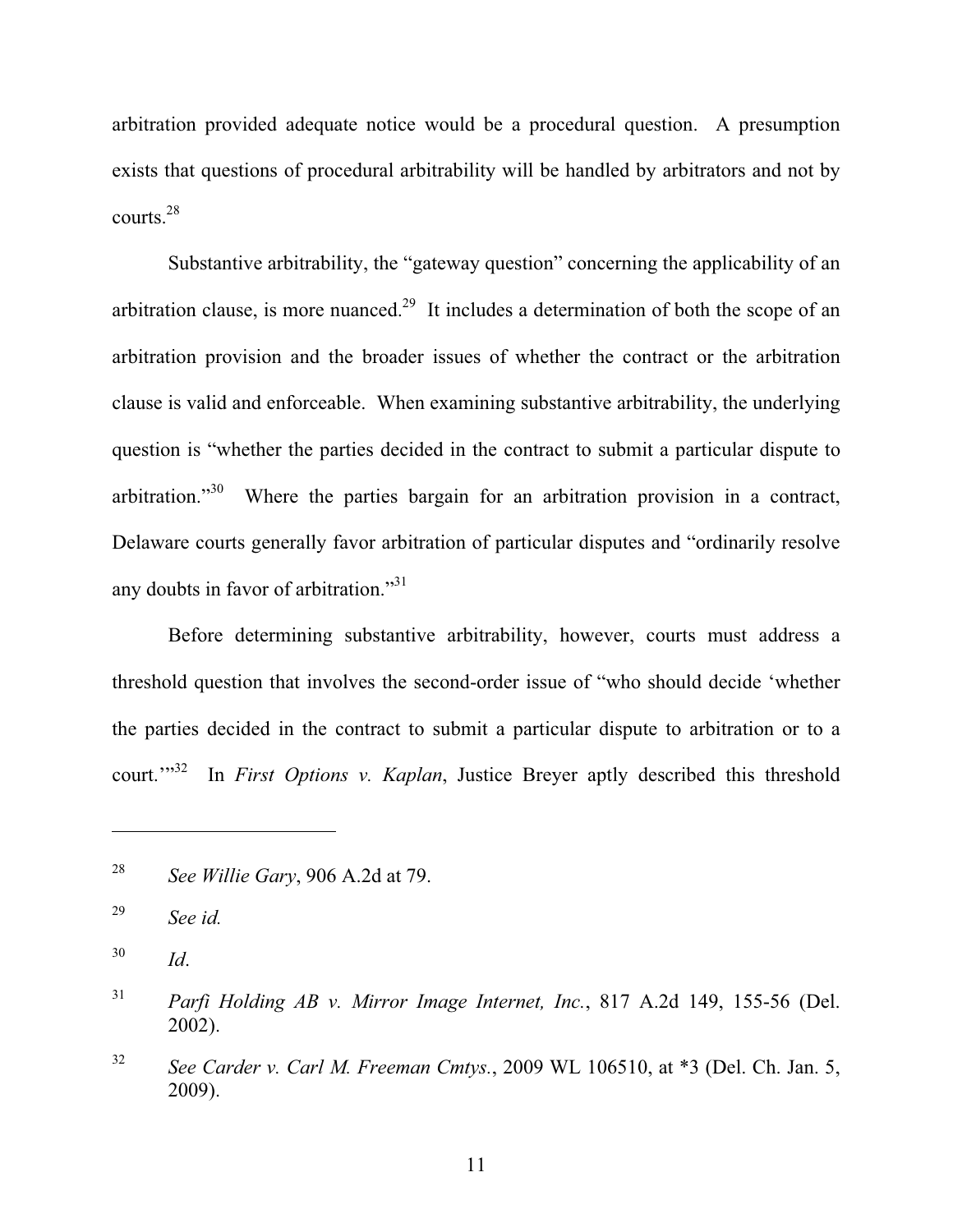question as "rather arcane."<sup>33</sup> When sitting at the bargaining table, the parties to an LLC agreement may not be thinking about the "significance of having arbitrators decide the scope of their own powers."<sup>34</sup> Hence, the presumption favoring arbitrability is reversed as to this threshold question. As the Delaware Supreme Court held in *DMS Properties*, "the question of whether the parties agreed to arbitrate is generally one for the courts to decide and not for arbitrators."<sup>35</sup> Consequently, courts should presume the parties did not agree to arbitrate arbitrability, unless there is "clear and unmistakable evidence that they did so." $36$ 

Accordingly, this Court's initial task is to determine who should decide whether the parties intended in the relevant Julian LLC agreements to submit the particular disputes at issue here to arbitration. If the answer is the arbitrator, I need not address whether the particular claims asserted by Gene are covered by the arbitration clause.

In *Willie Gary*, the Supreme Court provided an example of what would constitute "clear and unmistakable evidence" of the parties' intent to arbitrate arbitrability.<sup>37</sup> The Court adopted the majority federal rule that reference in an arbitration clause to a set of arbitration rules that empower arbitrators to decide arbitrability, such as the American

<sup>33</sup> *First Options of Chicago, Inc. v. Kaplan*, 514 U.S. 938, 945 (1995).

 $^{34}$  *Id.* 

<sup>35</sup> *DMS Properties-First, Inc. v. P.W. Scott Assoc., Inc.*, 748 A.2d 389, 391-92 (Del. 2000).

<sup>36</sup> *Willie Gary*, 906 A.2d at 79 (quoting *First Options*, 514 U.S. at 944).

<sup>37</sup> *Id.* at 80.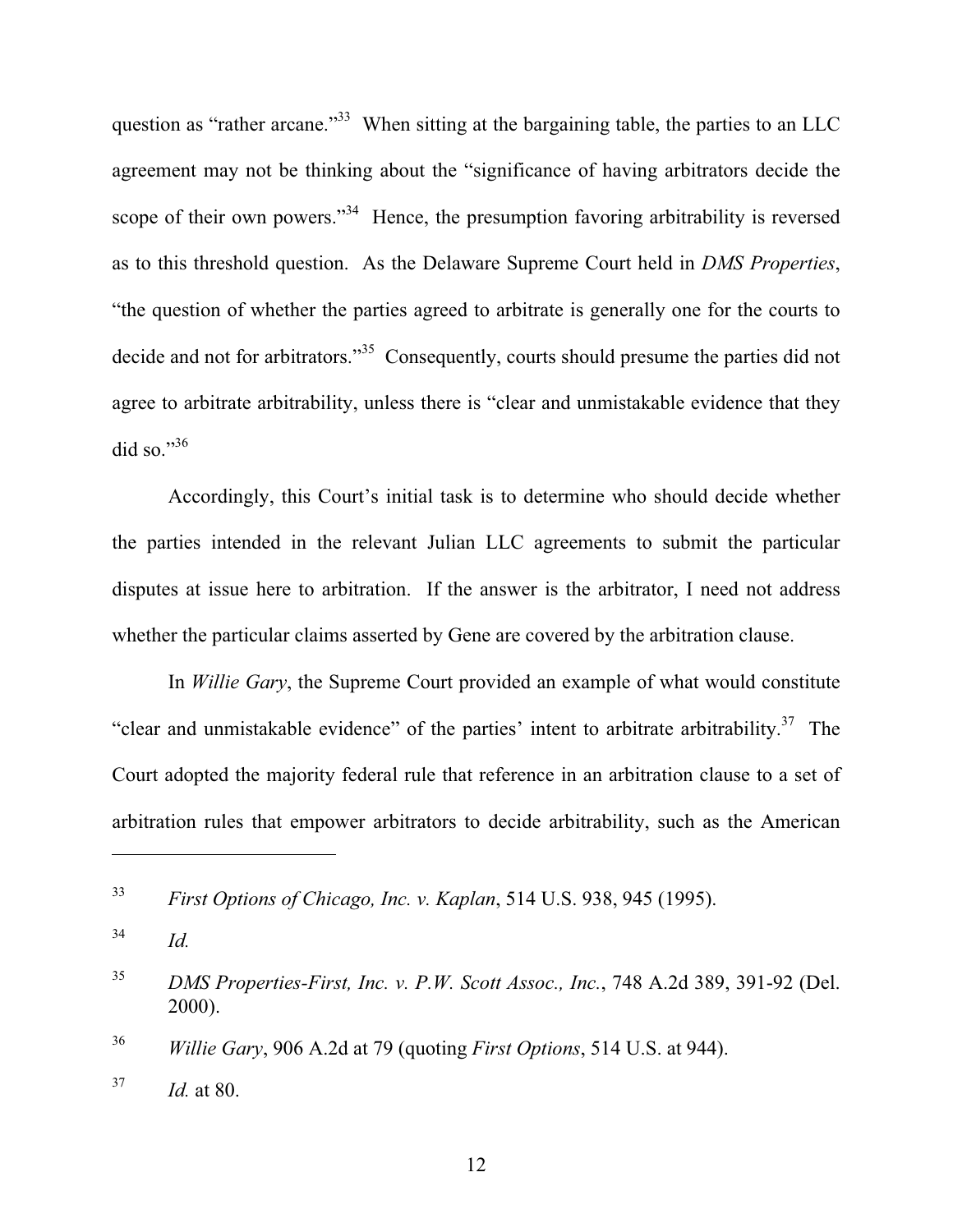Arbitration Association ("AAA") rules, combined with an "arbitration clause [that] generally provides for arbitration of all disputes" would constitute clear and unmistakable evidence that the parties intended to submit arbitrability issues to an arbitrator.<sup>38</sup>

Thus, *Willie Gary* articulated a two-pronged method for determining whether an arbitration clause constitutes "clear and convincing evidence" of the parties' intent to arbitrate arbitrability. This evidentiary standard is satisfied if an arbitration clause (1) generally refers all disputes to arbitration and (2) references a set of arbitral rules that empowers arbitrators to decide arbitrability.<sup>39</sup>

Turning to the arbitral clause at issue in this case, the LLC agreements for Interflex, Penflex III, and Stanflex have identical arbitration provisions, which provide:

> Any controversy or claim arising out of or relating to the Agreement shall only be settled by arbitration in accordance with the rules of the American Arbitration Association, one arbitrator, and shall be enforceable in any court having competent jurisdiction.<sup>40</sup>

There is no serious dispute that these arbitration provisions generally refer all disputes to arbitration. In *Carder*, this Court characterized the language "arising under in any way" in an arbitration clause as broad for purposes of determining who should decide

<sup>38</sup> *Id.*

<sup>&</sup>lt;sup>39</sup> As I have observed before, the premise that the Supreme Court would find arbitrability to be arbitrable based on a very broad clause in the absence of a reference to a set of rules that empowered arbitrators to decide the scope of their own jurisdiction is, at least, debatable. *See Carder*, 2009 WL 106510, at \*6 n.28.

<sup>40</sup> Compl. Ex. C, Interflex LLC Agreement, § 5.13; Compl. Ex. D, Penflex III LLC Agreement, § 5.13; Compl. Ex. G, Stanflex LLC Agreement, § 5.13.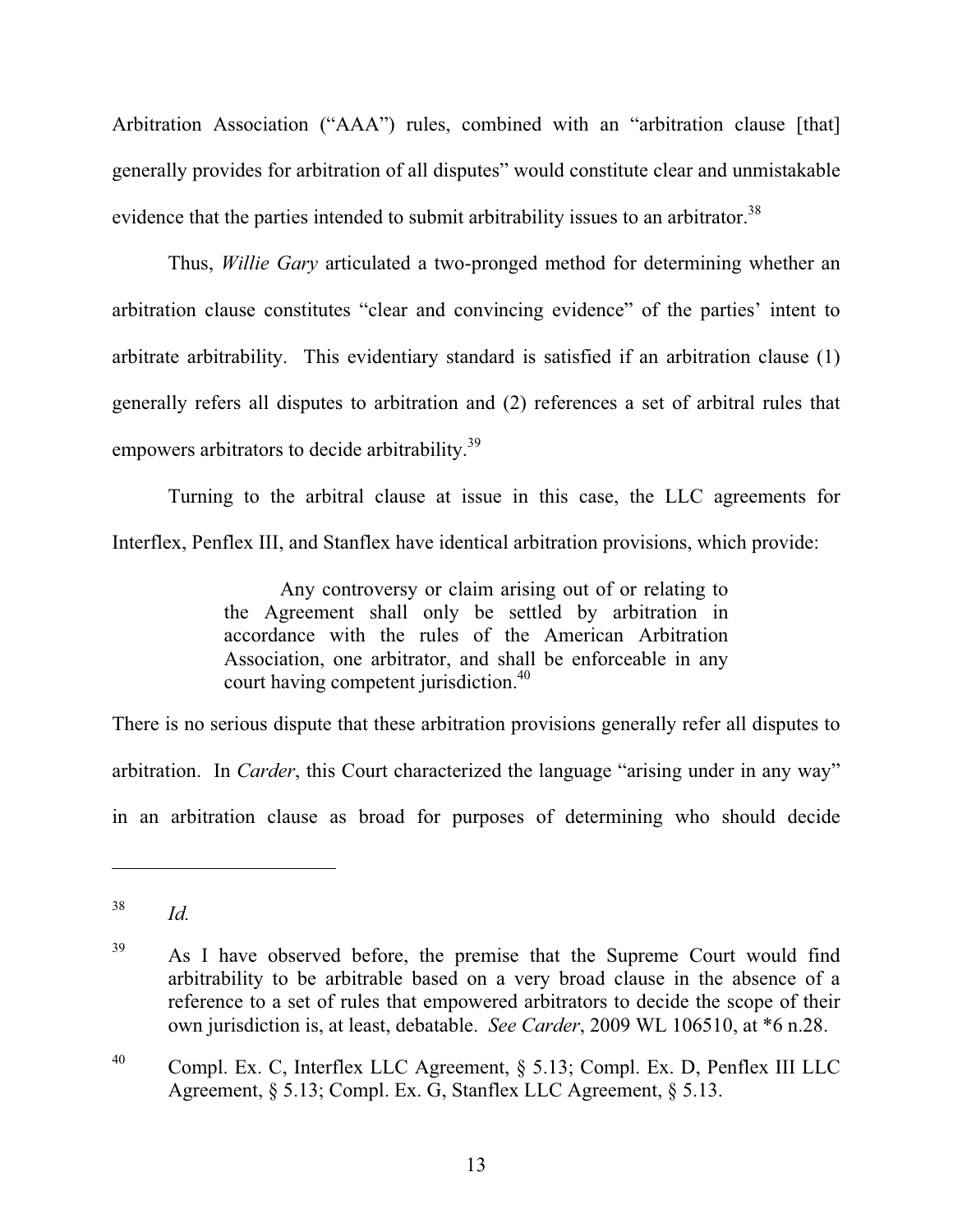substantive arbitrability, even though the clause did not include even more expansive language, such as "related to" or "in connection with." Here, the arbitral clause contains not only the "arising under" language, but the additional, broadening, "related to" language, which explicitly extends the scope of the arbitration provision "beyond the four corners of" the LLC agreements. $41$  Thus, the clause is sufficiently broad to satisfy the first prong of the *Willie Gary* test by generally referring all disputes to arbitration.

Additionally, the operative arbitration clause explicitly references the rules of the American Arbitration Association ("AAA Rules"). Rule 7(a) of those rules provides: "The arbitrator shall have the power to rule on his or her own jurisdiction, including any objections with respect to the existence, scope or validity of the arbitration agreement."42 Thus, the LLC agreements for Interflex, Penflex III, and Stanflex satisfy the second prong of the *Willie Gary* test.

Even though the arbitral provisions clearly satisfy the test for having the arbitrator decide questions of substantive arbitrability, Gene seems to contend that his claims so clearly do not arise out of or relate to the LLC agreements that a court, and not the arbitrator, should determine that they fall outside the broad scope of the applicable arbitral provisions. Gene emphasizes that his request for an award for fair value as to Interflex, Penflex III, and Stanflex is based on a statute, 6 *Del*. *C*. § 18-604, and not the

<sup>41</sup> *See Carder*, 2009 WL 106510, at \*5.

<sup>42</sup> AAA Commercial Arbitration Rule Stat. 7(a), *available at* http://www.adr.org/ sp.asp?id=22440#R7.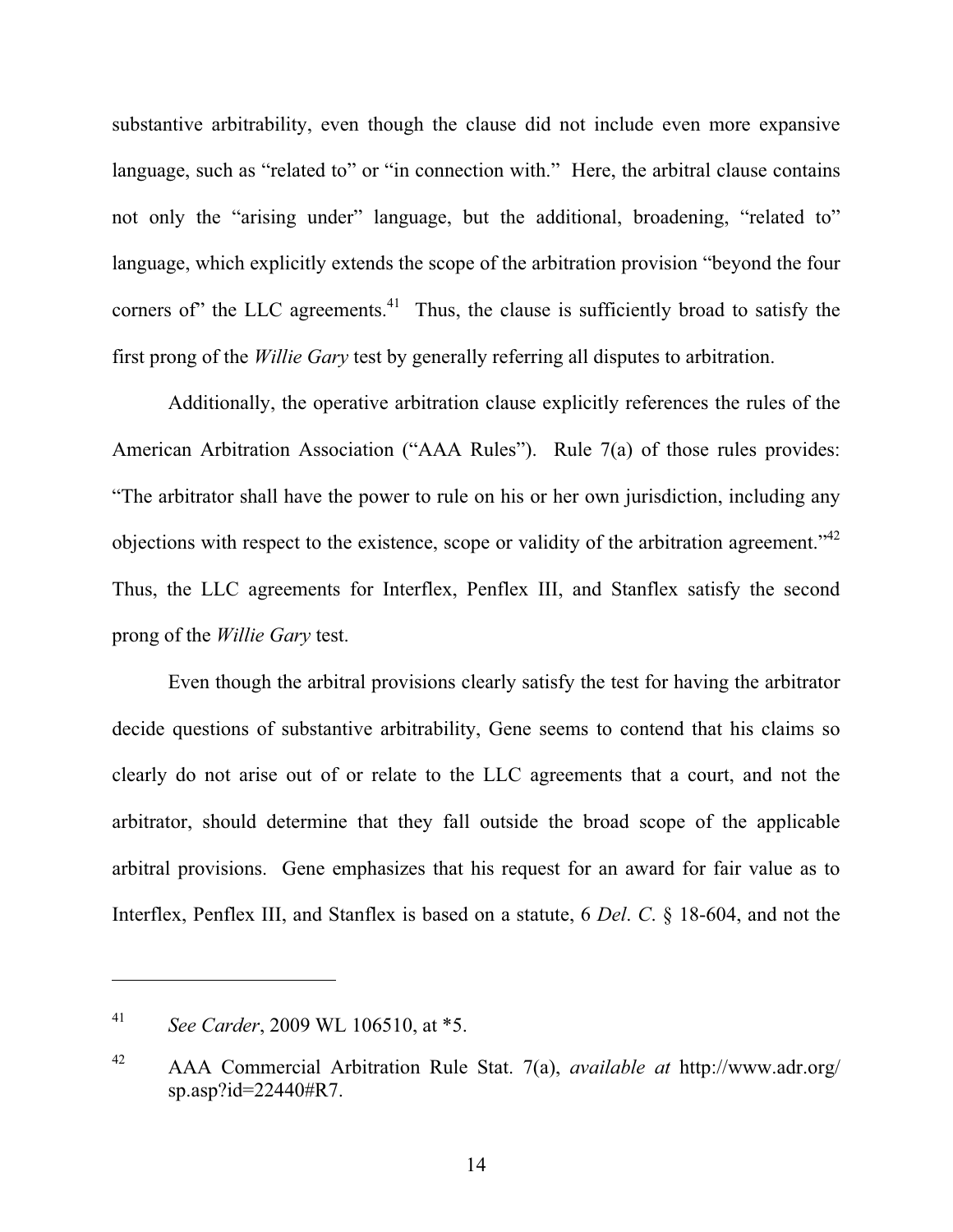parties' agreement. In his opposition brief, Gene also argued that his breach of fiduciary duty claims do not arise out of or relate to the LLC agreements because the agreements are merely "bare bones."<sup>43</sup> In so doing, Gene relies upon language from the Delaware Supreme Court in the *Parfi* case: "Generally, purportedly independent actions do not touch matters implicated in a contract if the independent cause of action could be brought had the parties not signed a contract."<sup>44</sup>

Gene's argument in this respect is interesting and fairly subtle. Nevertheless, I find it unpersuasive for a number of reasons. The major problem is that Gene asks this Court to decide whether his claims arise out of or relate to the LLC agreements. That is, he wants this Court to find that his statutory claims for fair value clearly do not relate to the various LLC agreements and, therefore, should not be referred to the arbitrator for any purpose. If I were to follow Gene's reasoning, however, I arguably would subvert *Willie Gary*. In the guise of answering the second-order question of "who decides

<sup>&</sup>lt;sup>43</sup> Based on the concessions made by Gene's counsel at argument, however, any dispute as to whether a breach of fiduciary duty claim for an entity other than Shellflex and Southflex, for which Defendants have no right to arbitration, may be submitted to arbitration is now moot.

<sup>44</sup> *Parfi*, 817 A.2d at 156 n.24. The *Parfi* case dealt with an arbitration clause in an underwriting agreement and only addressed the first-order question of substantive arbitrability, not the second-order question of who decides substantive arbitrability. The Supreme Court in that case examined whether a fiduciary duty claim arose under the parties' contract containing an arbitration clause. The Court held the claim did not arise under the contract and, thus, did not have to be arbitrated. The Court noted, however, that a fiduciary duty claim would have required arbitration if it had "touch[ed] on the obligations created in" the underlying agreement. *Id*. at 157.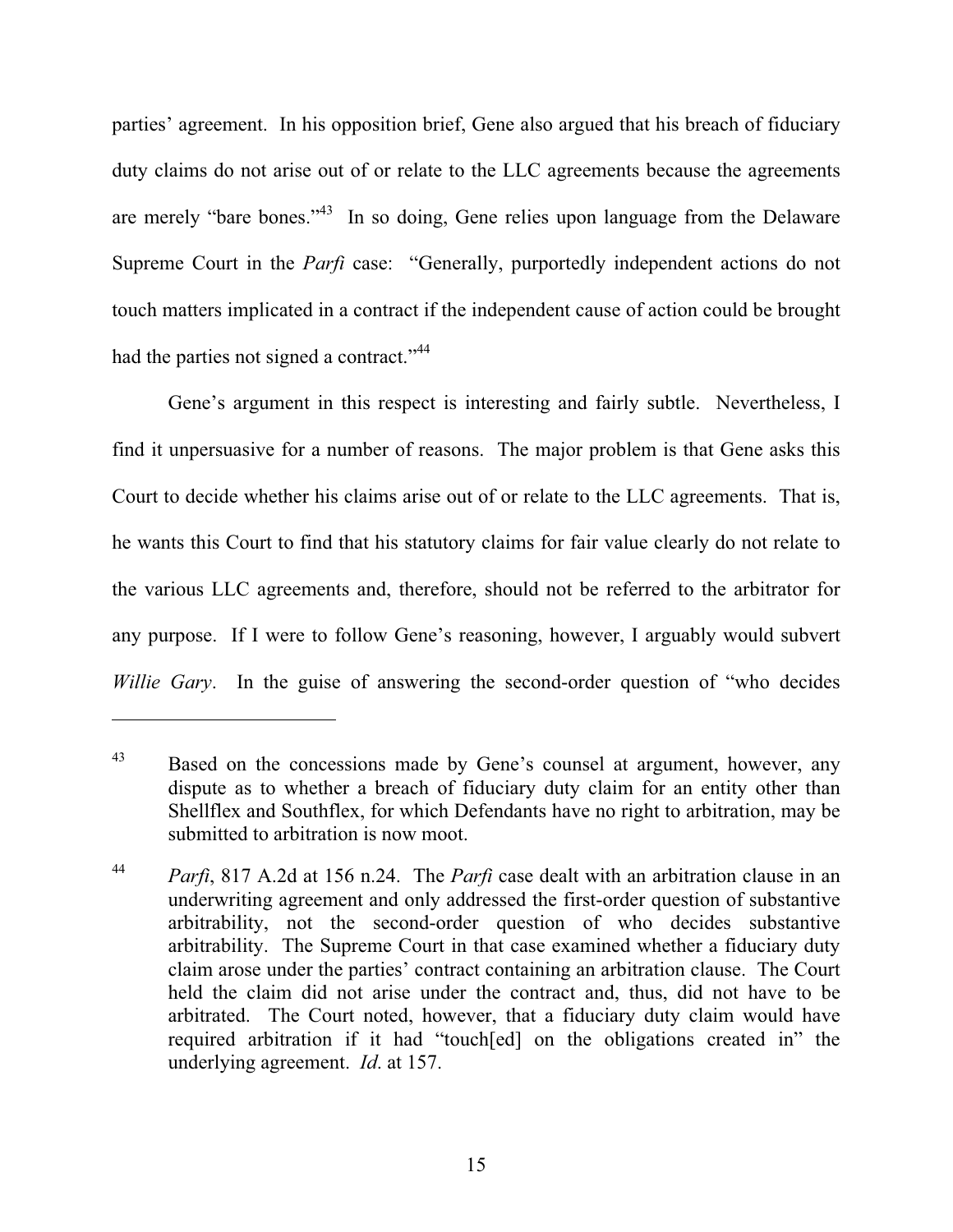substantive arbitrability," I effectively would be deciding the first-order question of substantive arbitrability itself. That would turn *Willie Gary* on its head.

Yet, in the abstract Gene raises a valid point. His common sense argument suggests that before determining whether the parties intended to arbitrate arbitrability, there must be some type of preliminary evaluation of whether the arbitration clause even arguably covers the underlying dispute. The point is well articulated in the following quotation from the United States Court of Appeals for the Tenth Circuit:

> If two small business owners execute a sales contract including a general arbitration clause, and one assaults the other, we would think it elementary that the sales contract did not require the victim to arbitrate the tort claim because the tort claim is not related to the sales contract. . . . [I]t is simply fortuitous that the parties happened to have a contractual relationship.<sup>45</sup>

While the issue the Tenth Circuit addresses in *Coors Brewing*, like the quotation from the *Parfi* case relied upon by Gene,<sup>46</sup> is clearly a first-order substantive arbitrability question and not a second-order question of who decides substantive arbitrability, a similar rationale could be applied when deciding the second-order question. For instance, if Company A and Company B entered an emergency-vehicle purchase agreement containing a broad arbitration clause that referenced the AAA Rules, it stands to reason

<sup>45</sup> *Coors Brewing Co. v. Molson Breweries*, 51 F.3d 1511, 1516 (10th Cir. 1995), cited with approval in *Parfi*, 817 A.2d at 156 n.22.

<sup>&</sup>lt;sup>46</sup> *See supra* note 44 and accompanying text. Indeed, Gene's counsel relies heavily on these first-order substantive arbitrability cases to make his point. Arg. Tr. at 36.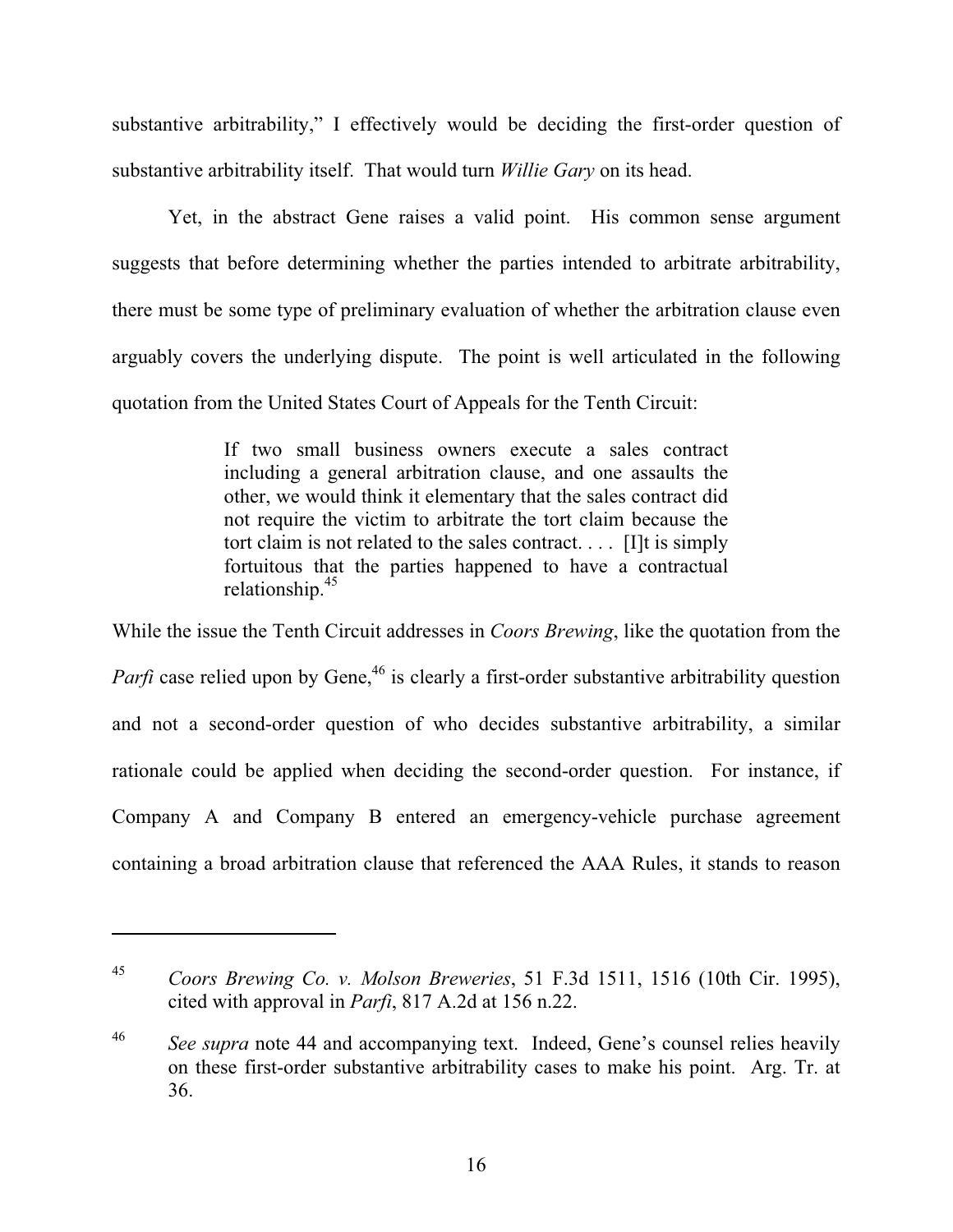that in a later suit between the companies over an obviously unrelated issue, such as a business tort claim stemming from a different nucleus of operative facts, neither company should be forced to submit the question of who decides substantive arbitrability as to that issue to an arbitrator, even though the arbitral clause meets both prongs of the *Willie Gary* test.

At the same time, it would be completely inconsistent with the Supreme Court's holding in *Willie Gary* if the question of whether the parties agreed to arbitrate arbitrability were to turn on a court's definitively answering whether the underlying claims relate to or arise out of the agreement, as would be the case if the court were deciding substantive arbitrability. In any event, the issues presented here do not require any deviation from the approach established in *Willie Gary*. When deciding who decides substantive arbitrability in a case like this, a court conceivably could consider a preliminary question of whether or not there is a colorable basis for the court to conclude that the dispute is related to the agreement. If there is such a colorable basis, along with a broad clause and reference to the AAA Rules or something analogous to them, then the question of substantive arbitrability should be sent to the arbitrator. $47$ 

 $47$  The result might or might not be the same even if the claim were not colorably related, such as an assault claim by one party against the other having no relation to the contract containing the arbitral clause. That question, however, is not before me.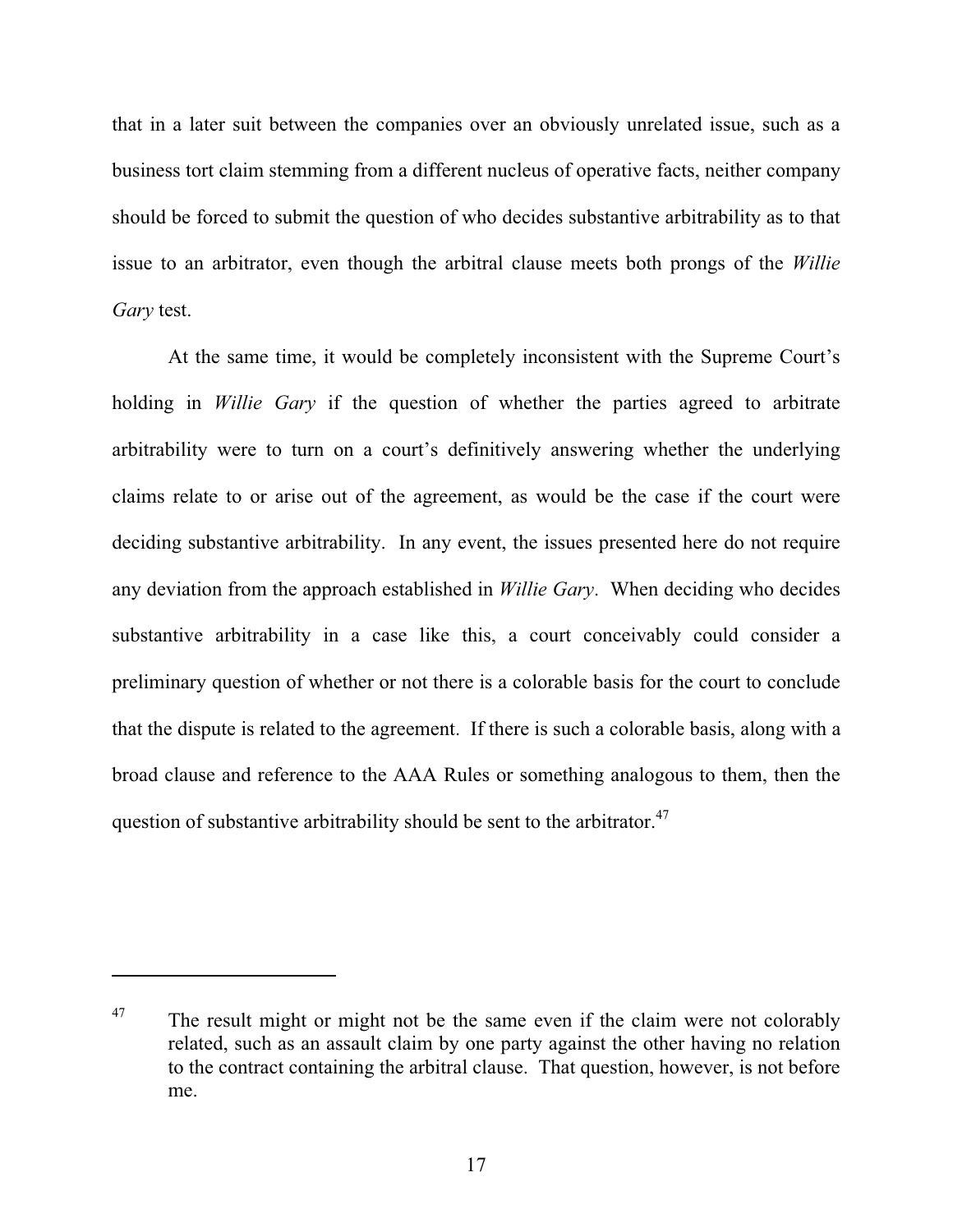Turning to the facts of this case, Gene faces a significant difficulty: LLCs are creatures of contract. Indeed, the Delaware Limited Liability Company Act specifically requires the existence of a limited liability company agreement:

> A limited liability company agreement shall be entered into or otherwise existing either before, after or at the time of the filing of a certificate of formation and, whether entered into or otherwise existing before, after or at the time of such filing, may be made effective as of the formation of the limited liability company or at such other time or date as provided in or reflected by the limited liability company agreement.<sup>48</sup>

In this sense, the request for fair value of a resigning member's interest in a Delaware LLC inevitably relates, at least to some degree, to the existence of an LLC agreement and its relevant terms. I cannot say, therefore, that Gene's claims for fair value of his membership interests do not at least colorably relate to the agreements that arguably made him a member in the first place.<sup>49</sup> Paraphrasing the words of the Supreme Court in

<sup>48 6</sup> *Del. C.* § 18-201(d).

<sup>&</sup>lt;sup>49</sup> A limited liability company is "formed at the time of the filing of the initial certificate of formation in the office of the Secretary of State." 6 *Del. C.* § 18- 201(b). Nevertheless, the Act defines a limited liability company as a "limited liability company formed under the laws of Delaware and *having 1 or more members*." 6 *Del. C.* § 18-101(6) (emphasis added). A member's admission, in turn, is predicated on an agreement to admit a member or to be a member. *See* 6 *Del. C.* § 18-301(a-b). One potential implication of this chain of reasoning, which deserves further attention, is that (i) an LLC must have at least one member, (ii) a member is only a member by virtue of an agreement—whether oral or written providing for the admission of members, and, therefore, (iii) an LLC must have an agreement of some kind, which is precisely what 6 *Del. C.* § 18-201(d), as quoted in the accompanying text, was amended to say. *See* 76 *Del. Laws*, c. 105 (2007) (substituting "shall" for "may" in 6 *Del. C.* § 18-201(d)). Indeed, the fact that the LLC Act was amended after certain LLCs already had been formed under the LLC Act may explain the apparent backdating that  $\S$  18-201(d) allows. For one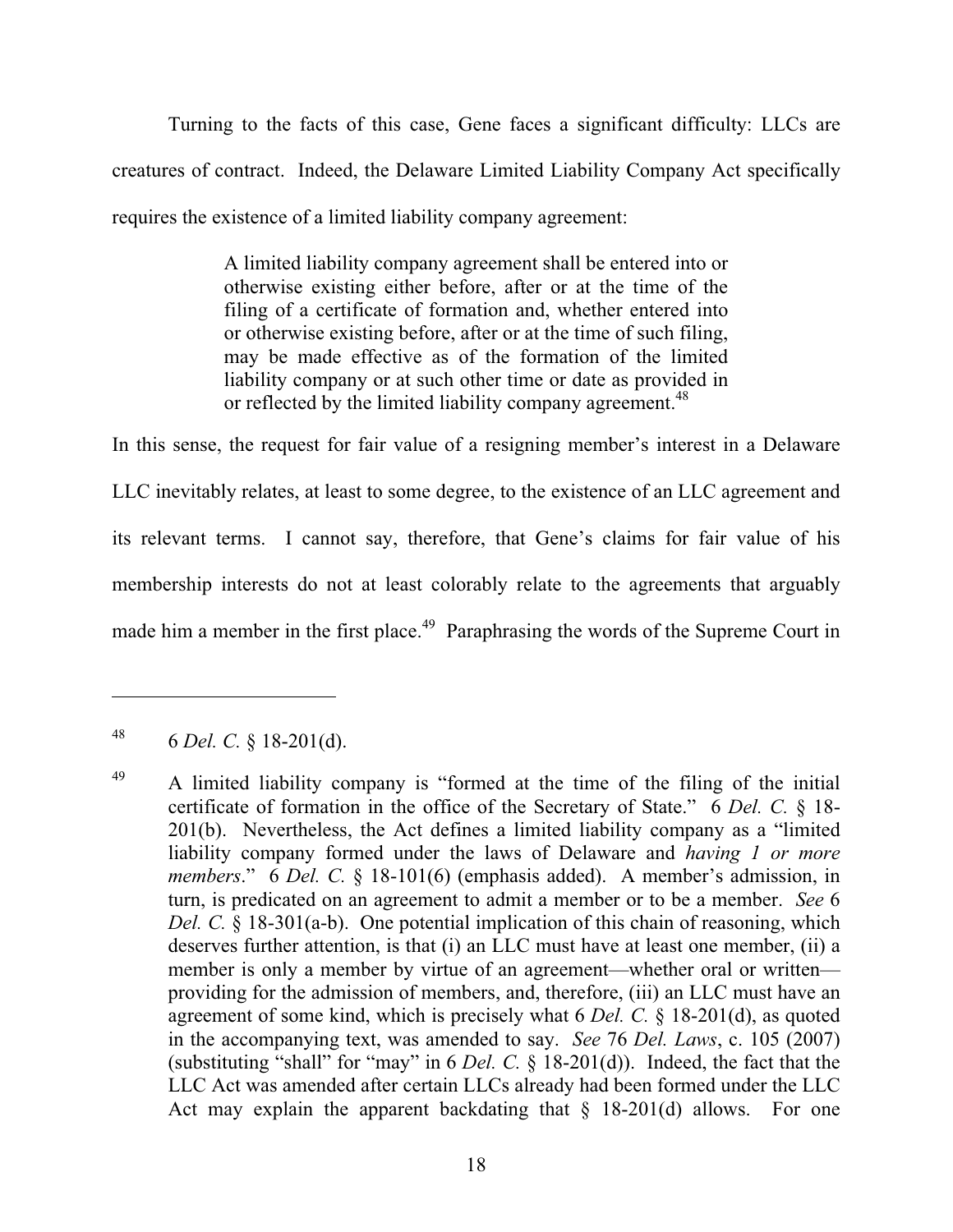*Parfi*, it is not clear that Gene's purportedly independent action under the LLC Act seeking fair value of the interests of a member who resigned could be brought in the absence of an LLC agreement.<sup>50</sup>

Further, I consider it a colorable argument that Gene's claim for fair value implicates issues that can only be resolved by interpreting the LLC agreements, which contain broad arbitration clauses. For example, a provision in each of the LLC agreements at issue under Count I contains the following language: "The Manager(s) may pay compensation to any Member as they deem reasonable."<sup>51</sup> Also, section 5.2 of these agreements defines the standard of liability for the LLCs' managers as "gross negligence or willful default."<sup>52</sup> Gene counters that these are the default standards generally applicable to LLCs when an LLC agreement is silent, so determination of fair value does not turn on the provisions in the agreements. Regardless of whether these contractually defined duties perfectly track the default duties of managers where an LLC agreement is silent, it is at least plausible that resolution of the disputes relating to Interflex, Penflex III, and Stanflex will require interpretation of the respective LLC

perspective touching on these issues, see Robert K. Symonds, Jr. & Matthew J. O'Toole, *Symonds & O'Toole on Delaware Limited Liability Companies* § 5.02 (2007 ed.) ("Agreement, not only of existing members and/or other applicable decision makers, but also of the person being admitted, stands as an implicit aspect of admission as a member.").

<sup>50</sup> *See Parfi*, 817 A.2d at 156 n.24. As discussed *supra* note 44, *Parfi* addressed only the first order question of substantive arbitrability.

<sup>&</sup>lt;sup>51</sup> Interflex Agreement § 2.5; Penflex III Agreement § 2.5; Stanflex Agreement § 2.5.

 $\frac{52}{10}$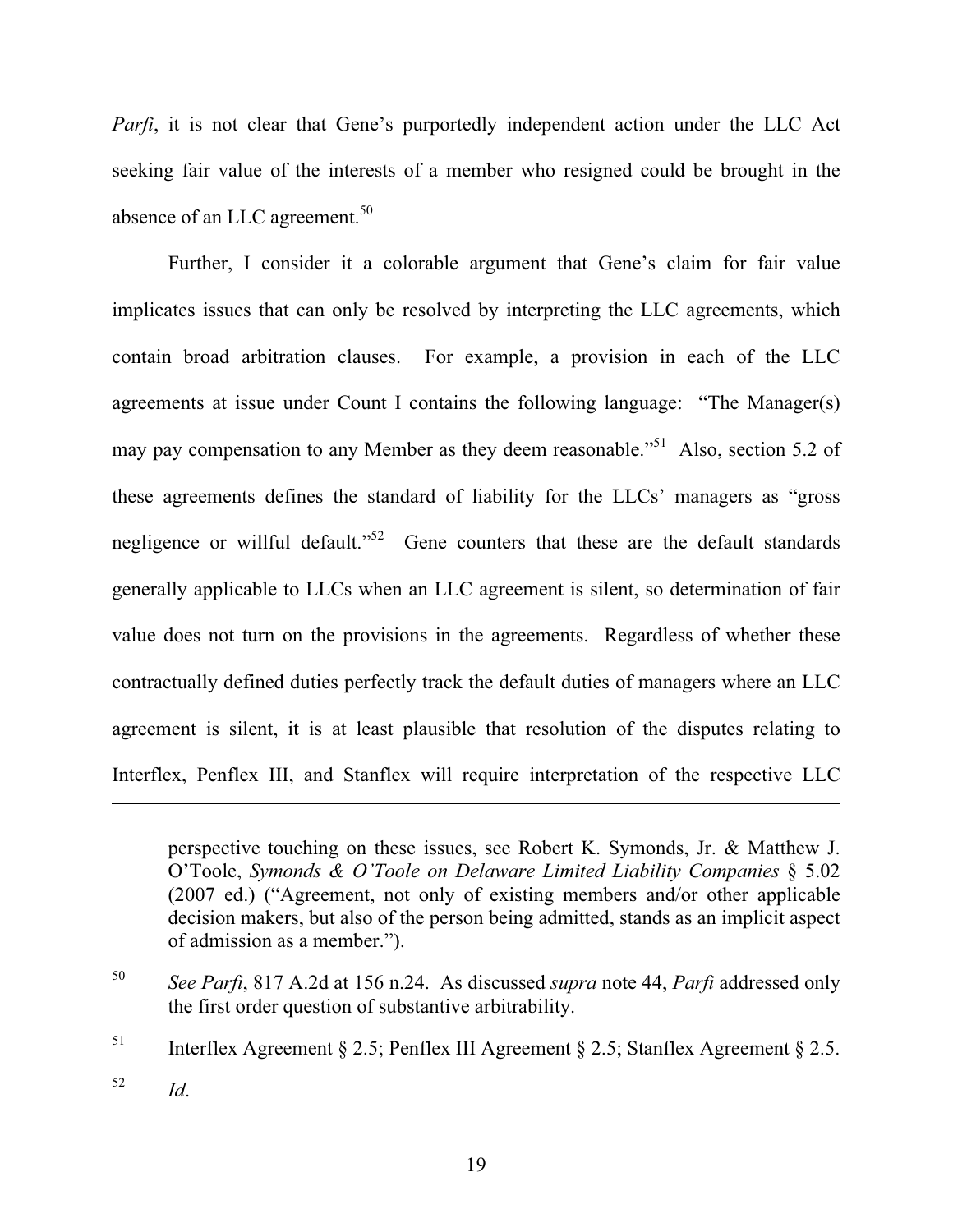agreements.<sup>53</sup> In this sense, Gene's claims differ markedly from the hypothetical assault claim referred to in the *Coors Brewing* case.

Thus, under the *Willie Gary* test, the arbitration clause at issue here reflects a decision of the parties to use arbitration to resolve a wide range of disputes and references AAA Rules that empower the arbitrator to determine questions as to her own jurisdiction. Unlike the clause at issue in *Willie Gary*, the relevant clause here provides generally for arbitration of all disputes related to the agreement and contains no carveouts or exceptions. Additionally, as discussed above, there is at least a colorable argument that the Interflex, Penflex III, and Stanflex claims relate to their respective LLC agreements. To the extent there is any basis for doubt about these findings, I conclude that, consistent with the holding in *McLaughlin*, this Court "should defer to arbitration, leaving the arbitrator to determine what is or is not before her."<sup>54</sup> I, therefore, hold that the parties must present their disputes under Count I as to substantive arbitrability concerning the fair value of Gene's interests in Interflex, Penflex III, and Stanflex to the arbitrator in the first instance.

<sup>53</sup> Gene's argument reveals how much gravitational pull the underlying substantive arbitrability question has whenever the court is asked whether the parties agreed to arbitrate arbitrability. Keeping the analysis on the threshold question of who decides substantive arbitrability can be difficult. *Cf.* Ortega y Gasset, *The Dehumanization of Art* (1956) ("[M]aking an effort we may withdraw attention from the garden; and by retracting the ocular ray, we may fixate it upon the glass. Then the garden will disappear in our eyes and we will see instead only . . . the glass. Consequently to see the garden and to see the glass in the window pane are two incompatible operations.").

<sup>54</sup> *McLaughlin v. McCann*, 942 A.2d 616, 625 (Del. Ch. 2008).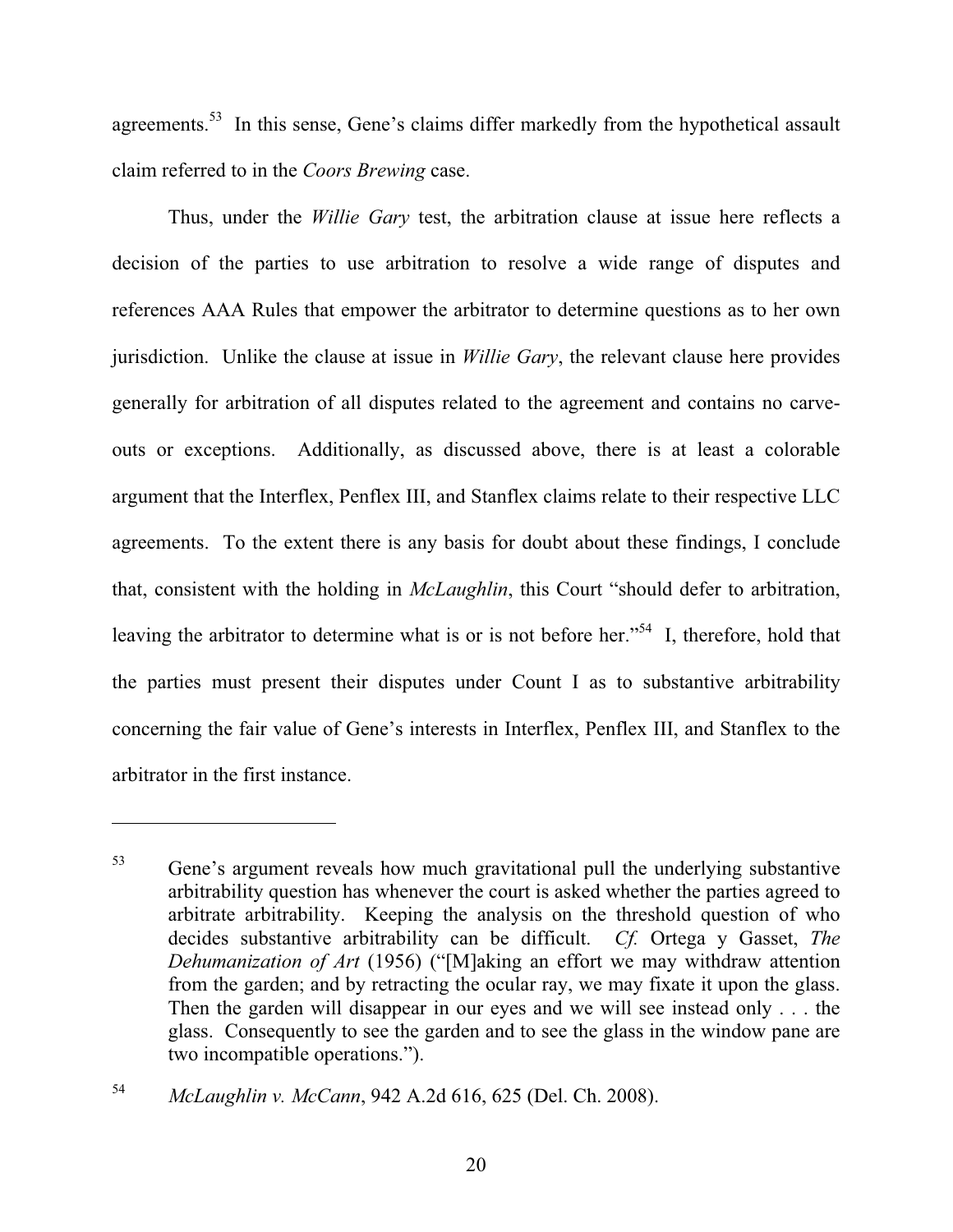# **D. Should the Remainder of the Action be Stayed Until the Arbitration is Completed?**

Having effectively removed the litigation involving six of the LLCs to arbitration, Defendants also seek to stay the remaining claims in this action involving FSG, Southflex, and Shellflex until the arbitration against the other entities has concluded. This Court possesses the inherent power to manage its own docket, including issuing a stay pending the resolution of an arbitration, on the basis of comity, efficiency, or common sense.<sup>55</sup> When considering a stay of claims that are not subject to arbitration, this Court looks to the preclusive effects of a pending arbitration elsewhere on the action before the Court and vice versa, as well as the burden imposed by litigating actions in different fora.<sup>56</sup>

Each of the three remaining LLCs is governed by an agreement conspicuously lacking an arbitration clause. Given the inclusion of a broad arbitration clause in the other LLC agreements, failure to include any such clause in the agreements governing FSG, Southflex, and Shellflex evinces the parties' intent to keep claims regarding those entities out of arbitration. Typically, the parties' bargained-for agreement should be given full effect. Thus, the motion to stay the prosecution of the FSG, Southflex, and Shellflex claims pending resolution of the arbitration should be granted only if

<sup>55</sup> *See supra* note 20.

<sup>56</sup> *Salzman v. Canaan Capital Partners, L.P.*, 1996 WL 422341, at \*4-5 (Del. Ch. July 23, 1996).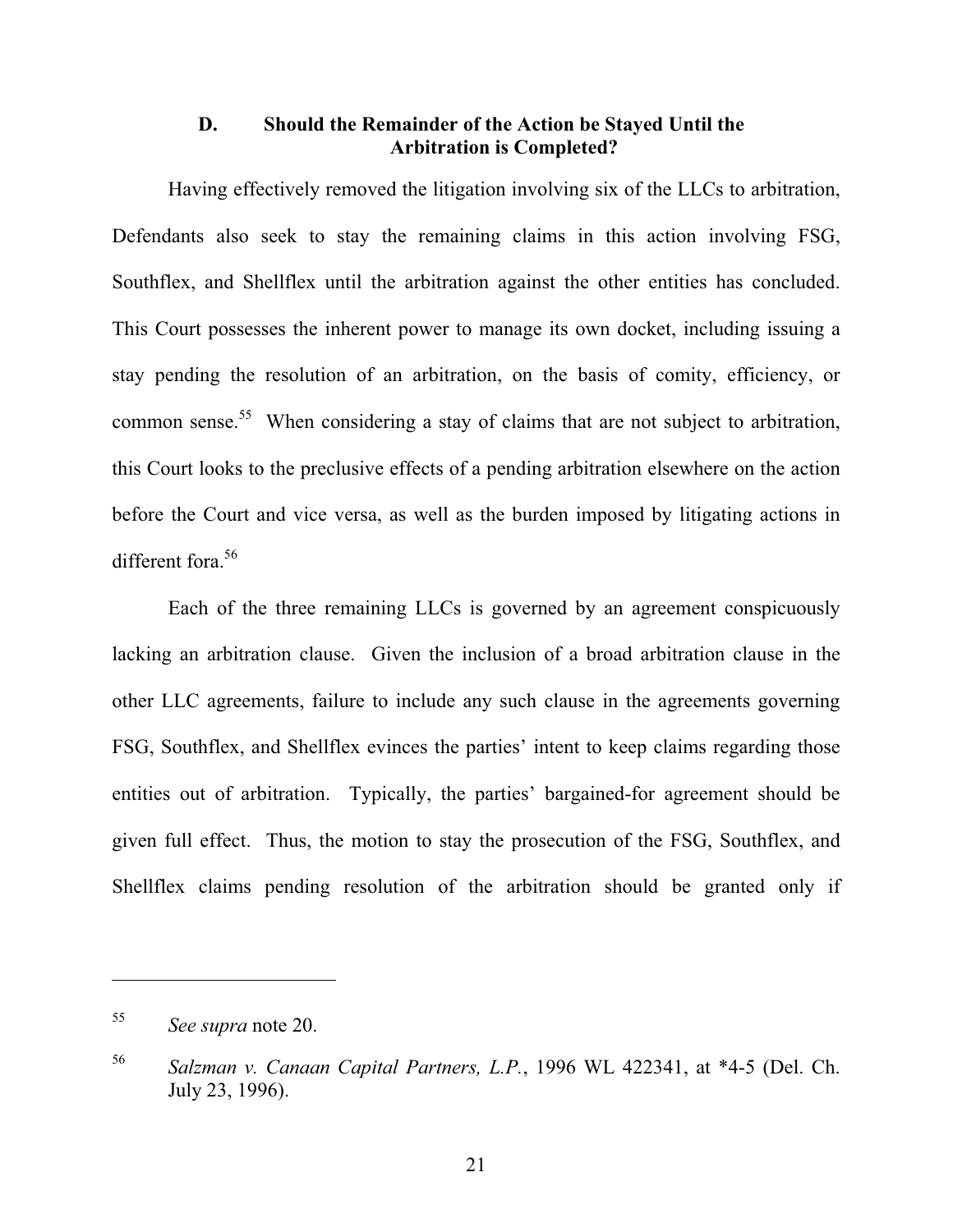Defendants have met their burden of showing good cause as to why the claims should be stayed. This they have not done.

While similarities exist, the claim against FSG and the claims asserted on behalf of Southflex and Shellflex rest on different principles. Thus, I will first examine the motion to stay the Southflex and Shellflex claims. Gene, as a member of Southflex and Shellflex, brings a derivative action for breach of fiduciary duty against Francis and Richard alleging that these two have, for the past few years, charged the LLCs excessive and improper management fees. The claims Gene asserts on behalf of Southflex and Shellflex involve unique entities managing unique properties in many locations. The number, type, and location of these properties differ from those properties managed by the other LLCs. Additionally, the LLC agreements governing Southflex and Shellflex, which are important to understanding the breach of fiduciary duty claims, contain provisions materially different from those found in the other LLC agreements.

A close examination of the terms of the Southflex and Shellflex agreements relating to breach of fiduciary duty illuminates some of the material differences between those agreements and the agreements of the other Julian LLCs. First, though many of the LLC agreements contain provisions permitting managers to pay members "as they deem reasonable," there is no such provision in the Southflex agreement.<sup>57</sup> Additionally, the Shellflex agreement contains limitations on self-dealing and sections delineating the

<sup>57</sup> *Compare* Penflex III Agreement § 2.5 *with* Compl. Ex. H, Southflex LLC Agreement.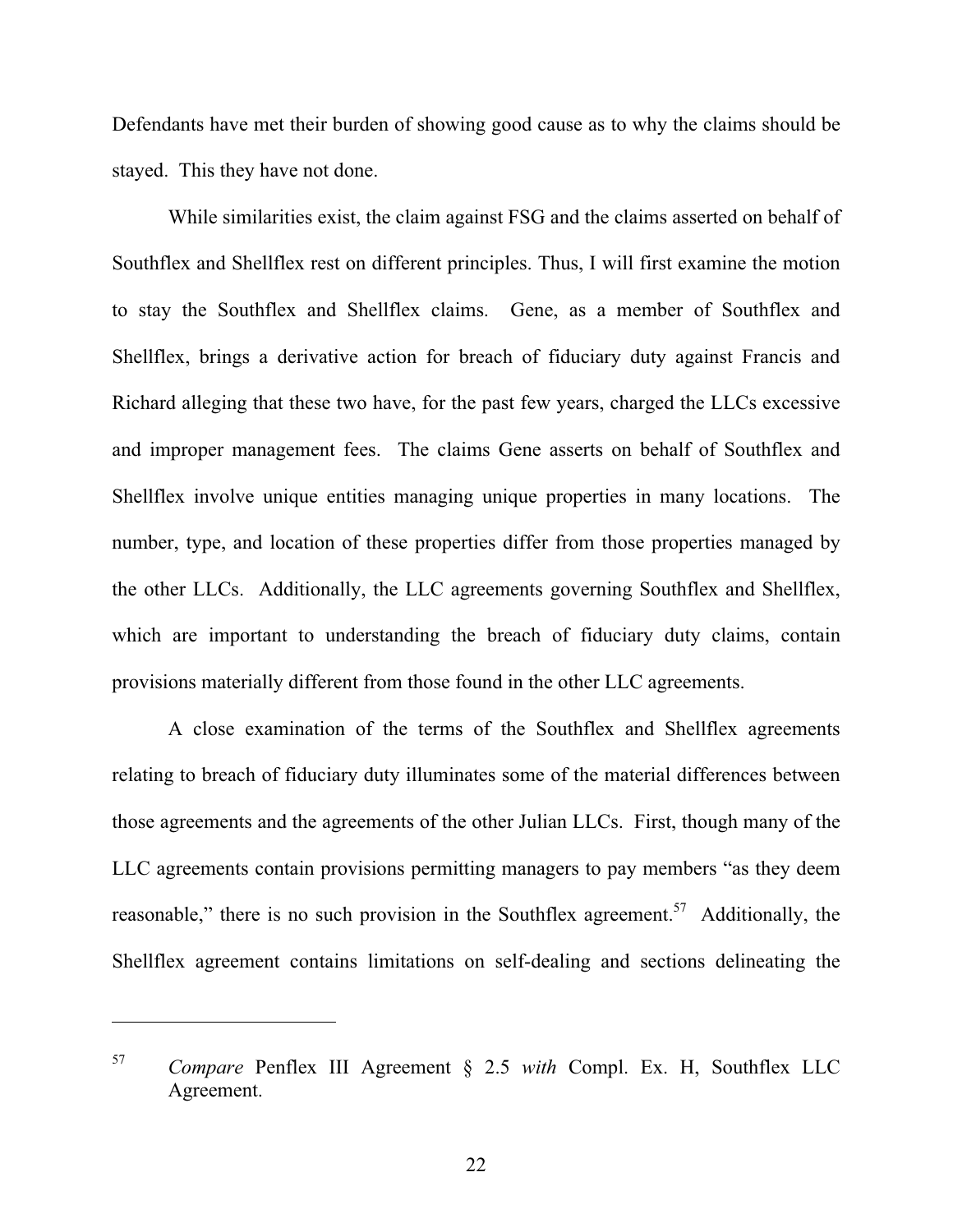Manager's rights and powers, which are not in the other agreements.<sup>58</sup> The manager indemnification clauses in the Southflex and Shellflex agreements also differ from the indemnification clauses in the arbitrable agreements.<sup>59</sup> Simply examining the length of the respective agreements illustrates the potential for other differences.<sup>60</sup> Defendants did not rebut the argument that these differences may be material to the resolution of Gene's claims.

Despite these differences, Defendants conclusorily assert that a stay is necessary because allowing the case to proceed in this Court against Southflex and Shellflex while simultaneously arbitrating the claims against the other entities will create a tactical race to judgment as well as the possibility of inconsistent judgments.<sup>61</sup> In making this argument, Defendants rely largely on the holding in *Salzman*. There, then-Vice Chancellor Chandler held that the relative burden of simultaneous litigation and arbitration of claims relying on the same basic facts surrounding three limited

<sup>&</sup>lt;sup>58</sup> Compl. Ex. I, Shellflex LLC Agreement,  $\S$ § 5.2, 5.5, 5.7, & 5.10.

<sup>&</sup>lt;sup>59</sup> For instance, the Southflex agreement does not indemnify Managers for liability arising "by reason of willful misconduct, fraud or gross negligence on the part of such . . . Manager." Southflex Agreement § 17. Similarly, the Shellflex agreement does not indemnify Managers for "gross negligence, gross misconduct, breach of fiduciary duty, or breach of a material term, representation, condition, or covenant of" the agreement. Shellflex Agreement § 14.2. In contrast, the Interflex, Penflex III, and Stanflex agreements remove indemnity only for a Manager's "gross negligence or willful default." Penflex III Agreement § 5.2.

<sup>&</sup>lt;sup>60</sup> The Interflex, Penflex III, and Stanflex agreements are each seventeen pages long. The Southflex Agreement, on the other hand, runs nine pages and the Shellflex Agreement is thirty-seven pages in length.

 $61$  Arg. Tr. at 22.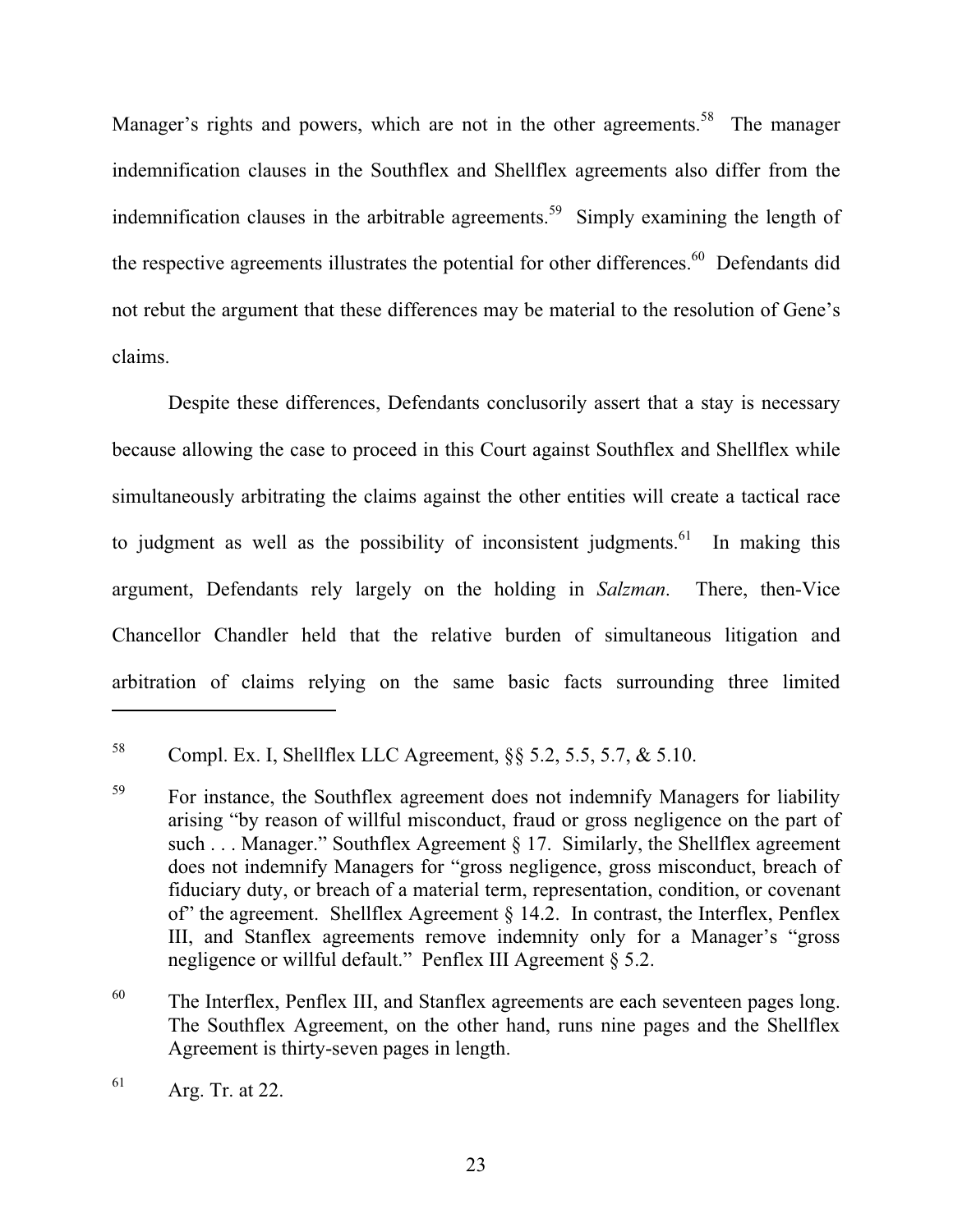partnerships, one of which was required by contract to arbitrate disputes, warranted staying the action against the other two partnerships to "avoid inefficient and potentially conflicting results."<sup>62</sup> In Gene's case, however, the differences in entities, agreements, and properties significantly reduce the risk of potentially conflicting results. Additionally, the claims brought in behalf of Southflex and Shellflex for breach of fiduciary duty are separate and distinct from the fair value claims asserted against Interflex, Penflex III, and Stanflex and the purported member resignation and fair value claims asserted against ESL, Penflex IV, and Sentinel, all of which will have to be arbitrated.<sup>63</sup> Thus, I am not convinced that staying this proceeding against Southflex and Shellflex would produce any material benefit to the parties or otherwise promote the costeffective and efficient administration of justice in the circumstances of this case.

For similar reasons, I decline to stay the claim against FSG. In stark contrast to the other eight LLCs, seven of which hold real estate for lease to third parties and one of which operates self-storage centers, FSG operates a golf driving range. Additionally,

<sup>62</sup> *See Salzman*, 1996 WL 422341, at \*15.

 $63$  Based on the briefing and oral arguments, it seems that no fiduciary duty claims will be presented in arbitration. *See* Arg. Tr. at 45 (Gene's counsel disclaimed any intent to pursue, directly or indirectly, any fiduciary duty claim on behalf of Interflex, Penflex III, and Stanflex); *id*. at 43-44 (noting that all claims regarding ESL, Penflex IV, and Sentinel were being sent to arbitration). Moreover, even if such claims did arise in some oblique way in the arbitration, this Court only could speculate as to the nature and results of those claims. That is too tenuous a basis for staying this action and thereby depriving Gene of his bargained-for right to litigate his claims as to FSG, Shellflex, and Southflex.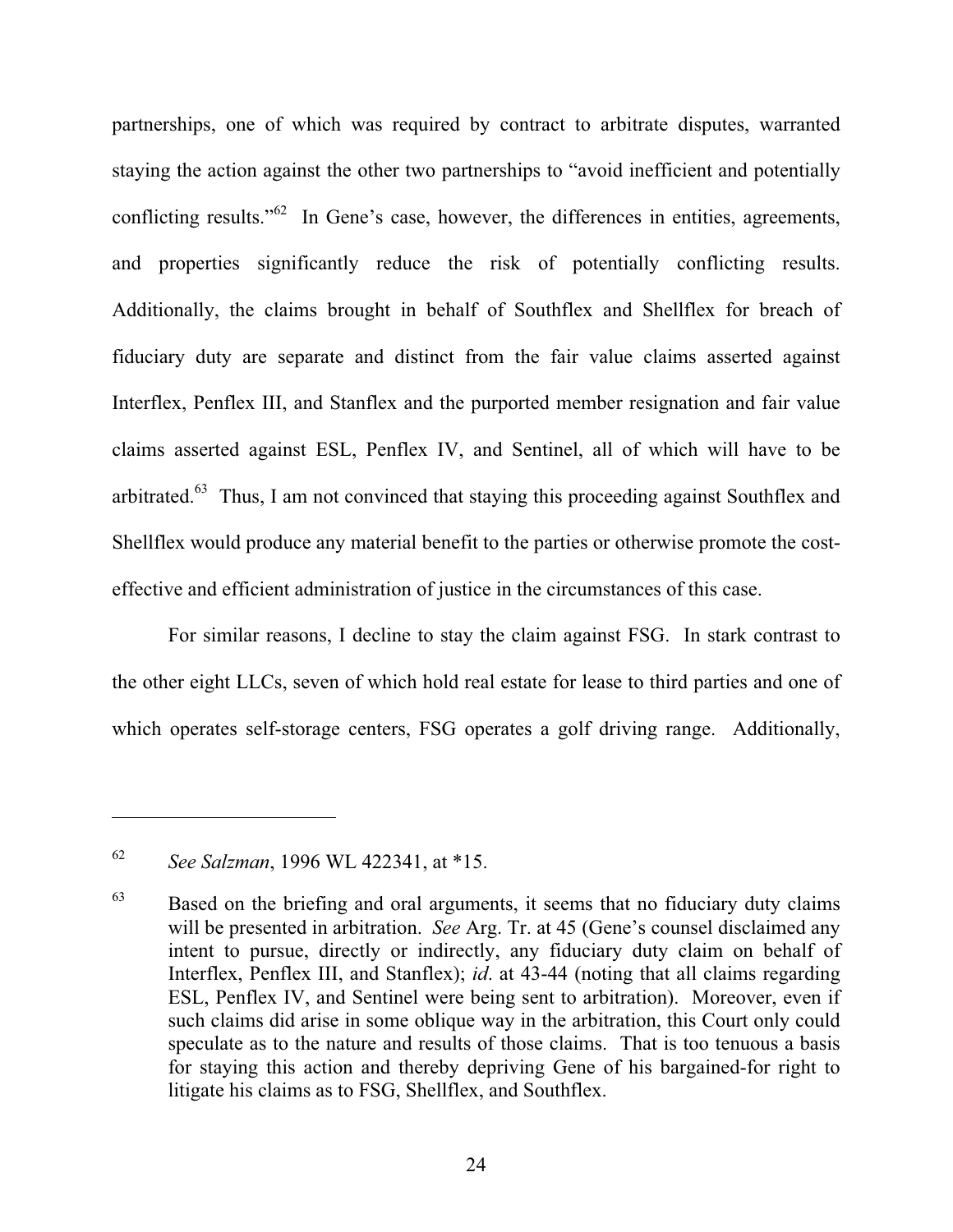Gene's claim for fair value of his interest in FSG is based on a six-page LLC agreement significantly different from the much longer agreements governing the other LLCs.<sup>64</sup>

Thus, Defendants have failed to show good cause for staying Gene's claims in this action involving FSG, Southflex, and Shellflex and I, therefore, deny their motion to stay. I do, however, encourage both sides to evaluate where they stand in light of the rulings in this memorandum opinion and cooperate as much as possible to streamline and coordinate the proceedings in this Court and before the arbitrator.

#### **E. Did Gene Properly Plead Richard's Involvement?**

Finally, Defendants contend that Gene has failed in his attempt to state a claim for breach of fiduciary duty against Richard on behalf of Southflex. First, Defendants contend that Richard is simply not a fiduciary of Southflex and, thus, cannot be held to answer for decisions made with regard to that entity.<sup>65</sup> In response, Gene makes little effort to show Richard is a fiduciary of Southflex. Instead, he asserts that Richard aided and abetted Francis's breach of fiduciary duty in causing Southflex to pay excessive management fees to a company he and Richard owned. On that point, Defendants deny that the Complaint pleads or adequately states a claim against Richard for aiding and abetting any breach of fiduciary duty by Francis. Because Gene focused only on the latter argument, I will do so as well.

<sup>64</sup> *See* Compl. Ex. B, First State Golf Center LLC Agreement.

 $^{65}$  Defendants have limited their challenge to claims against Richard as to his involvement with Southflex only, apparently conceding that Richard is a fiduciary of Shellflex.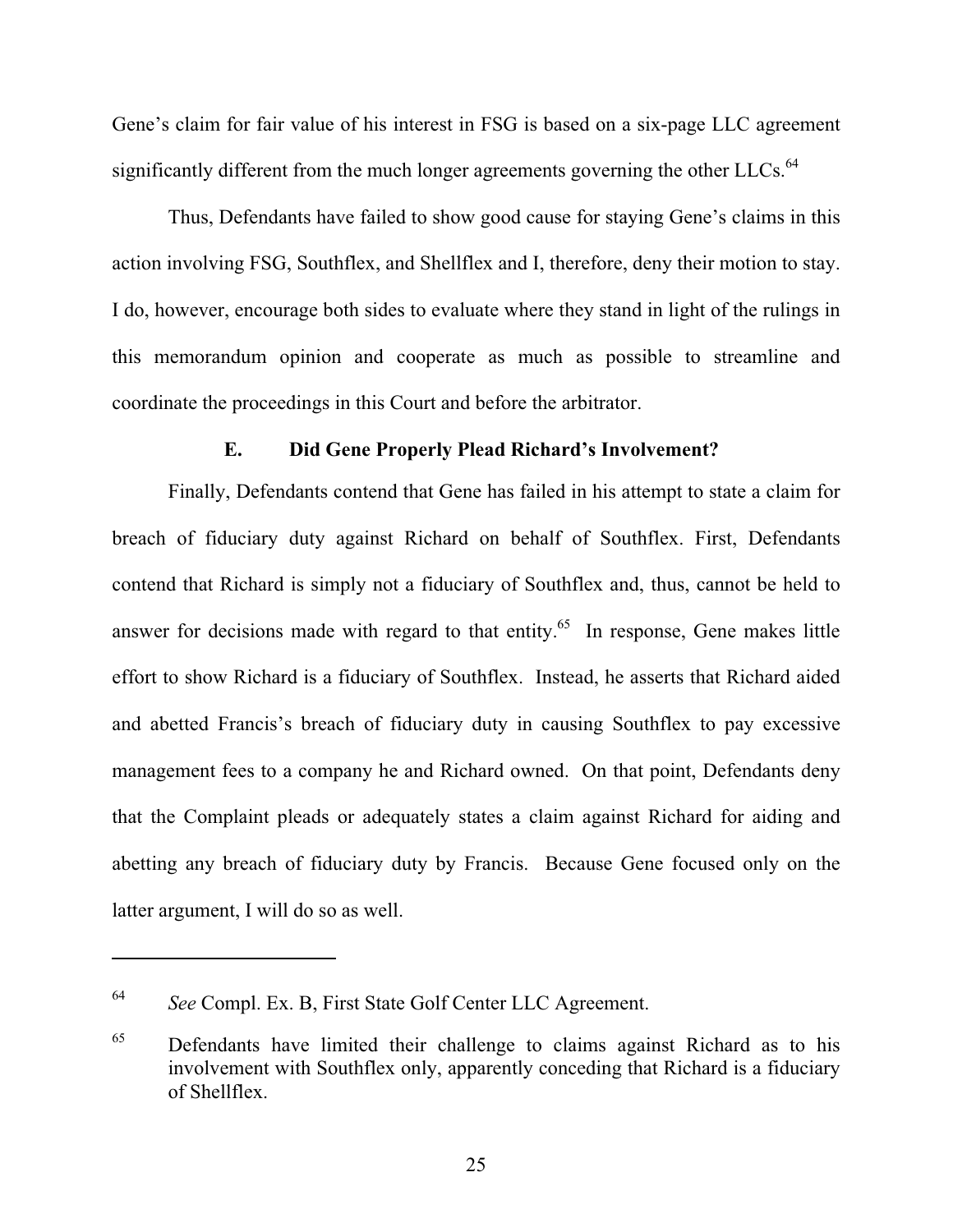At the motion to dismiss stage, the court must assume the truthfulness of wellpleaded allegations and afford the nonmoving party "the benefit of all reasonable inferences."66 Aiding and abetting a breach of fiduciary duty requires both knowledge of the breach of a duty and participation in the wrongful conduct.<sup>67</sup> The Complaint alleges that Gene was engaged in litigation against Francis and Richard and that, some time after the litigation began, the management fees charged to Southflex and Shellflex suddenly skyrocketed by 400%. A management company allegedly controlled by Richard and Francis received the increased fees. Further, the Complaint alleges the fees were increased by "Francis, with the consent of Richard."<sup>68</sup>

Under the plaintiff-friendly motion to dismiss standard, the allegations that Richard consented to the increase in fees, which benefited a company controlled by Richard and Francis, are sufficient to support a reasonable inference that Richard participated in the alleged wrongdoing. The fact that Francis could have taken that action on his own as a manager does not negate a reasonable inference that Richard may have been involved in the decision. The evidence conceivably could show that Richard knew about the increase and supported it, even though he also knew that a fee increase of 400% would have been suspect, especially in light of the family feud he and Francis had with

<sup>66</sup> *In re Primedia, Inc. Deriv. Litig.*, 910 A.2d 248, 256 (Del. Ch. 2006) (quoting *Superwire.com, Inc. v. Hampton*, 805 A.2d 904, 908 (Del. Ch. 2002)).

<sup>67</sup> *See Malpiede v. Townson*, 780 A.2d 1075, 1097 (Del. 2001).

 $68$  Compl.  $[10.$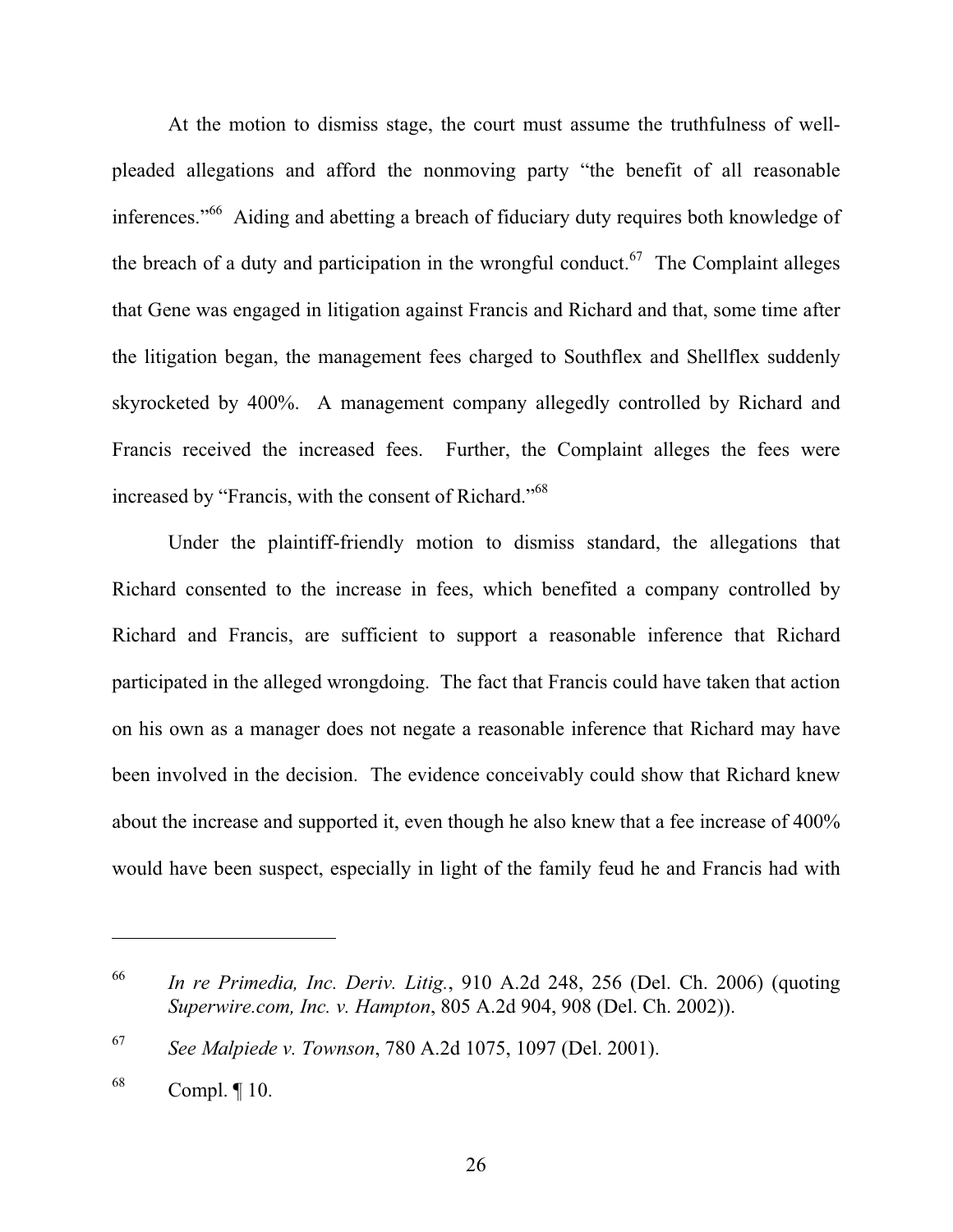Gene and the fact that he and Francis stood to benefit from the increased fees. Accordingly, I deny the motion to dismiss Richard from the Southflex claim under Rule  $12(b)(6).^{69}$ 

#### **III. CONCLUSION**

For the reasons stated in this opinion, I hereby deny the motion to dismiss the claim against FSG on ripeness grounds. Additionally, I grant the motion to dismiss the claims against Interflex, Penflex III, and Stanflex based on the existence of an adequate remedy at law in the form of arbitration. Finally, I deny both the motion to stay the

<sup>&</sup>lt;sup>69</sup> Defendants emphasize that the LLC agreements give Francis wide discretion to make decisions for Southflex. *See* DOB at 17, citing Southflex Agreement § 6.A. Operating agreements of alternative entities may eliminate duties and may exculpate members and managers from breaches of their duties, except for breaches of what colloquially has been called the "duty of good faith and fair dealing." *See* 6 *Del*. *C*. § 18-1101(c) (a "member's or manager's . . . duties may be expanded or restricted or eliminated by provisions in the limited liability company agreement; provided, that the . . . agreement may not eliminate the implied contractual covenant of good faith and fair dealing."); *Bay Ctr. Apartments Owner, LLC v. Emery Bay PKI, LLC*, 2009 WL 1124451, at \* 5 (Del. Ch. Apr. 20, 2009) ("Count III . . . alleges that even if PKI was not obligated by the explicit terms of the LLC Agreement to ensure performance . . . the implied duty of good faith and fair dealing required it to do so.").

Defendants also argue that Gene failed to plead a claim for aiding and abetting in his Complaint and should be precluded from adding such a claim now under Court of Chancery Rule 15(aaa). The argument lacks merit because the facts alleged in the Complaint suffice to support an aiding and abetting claim. To the extent a formal amendment to the Complaint in that regard might be considered necessary, I find that a dismissal with prejudice would not be just under all the circumstances. The most that would be warranted in terms of relief is a dismissal without prejudice, and I find that unnecessary.